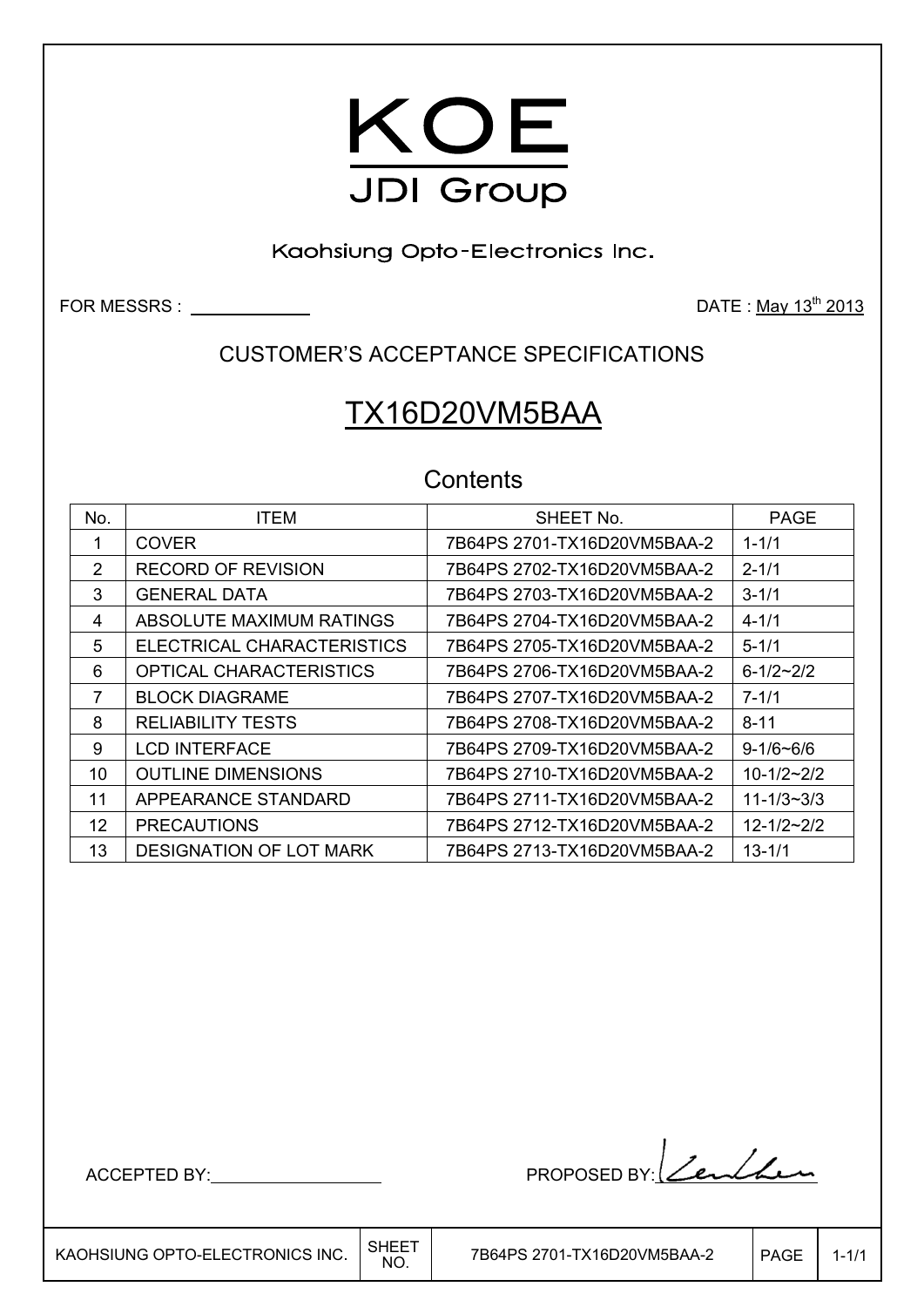| <b>DATE</b> | SHEET No.                       | <b>SUMMARY</b>         |                                   |                          |                                 |      |  |  |  |
|-------------|---------------------------------|------------------------|-----------------------------------|--------------------------|---------------------------------|------|--|--|--|
| May 13,'13  | 7B64PS 2705-                    |                        | 5.1 LCD CHARACTERISTICS           |                          |                                 |      |  |  |  |
|             | TX16D20VM5BAA-2                 | Revised:               |                                   |                          |                                 |      |  |  |  |
|             | Page 5 - 1/1                    |                        | Item                              | Symbol                   | Typ.                            | Max. |  |  |  |
|             |                                 |                        | Power Supply Current              | I <sub>DD</sub> for HVGA | 85                              | 105  |  |  |  |
|             |                                 |                        |                                   | $I_{DD}$ for VGA         | 105                             | 125  |  |  |  |
|             |                                 |                        | Item                              | Symbol                   | Typ.                            | Max. |  |  |  |
|             |                                 |                        |                                   | I <sub>DD</sub> for HVGA | 180                             | 250  |  |  |  |
|             |                                 |                        | Power Supply Current              | I <sub>DD</sub> for VGA  | 200                             | 280  |  |  |  |
|             |                                 |                        |                                   |                          |                                 |      |  |  |  |
|             | 7B64PS 2711-<br>TX16D20VM5BAA-2 | Revised:               | 11.2 LCD APPEARANCE SPECIFICATION |                          |                                 |      |  |  |  |
|             | Page 11 - 2/3                   |                        | $3/5$<br>1/5                      |                          |                                 |      |  |  |  |
|             |                                 | 1/5                    |                                   | 1/5                      | 3/5                             | 1/5  |  |  |  |
|             |                                 | 1/5                    | Area $\textcircled{\small{1}}$    | 1/5                      | Area $\circled{2}$              |      |  |  |  |
|             |                                 | 3/5                    | Area $(2)$                        | $\rightarrow$<br>3/5     | Area $\left(\widehat{1}\right)$ |      |  |  |  |
|             |                                 |                        |                                   |                          |                                 |      |  |  |  |
|             |                                 | $rac{\cancel{+}}{1/5}$ |                                   | 1/5                      |                                 |      |  |  |  |
|             |                                 |                        |                                   |                          |                                 |      |  |  |  |
|             |                                 |                        |                                   |                          |                                 |      |  |  |  |
|             |                                 |                        |                                   |                          |                                 |      |  |  |  |
|             |                                 |                        |                                   |                          |                                 |      |  |  |  |
|             |                                 |                        |                                   |                          |                                 |      |  |  |  |
|             |                                 |                        |                                   |                          |                                 |      |  |  |  |
|             |                                 |                        |                                   |                          |                                 |      |  |  |  |
|             |                                 |                        |                                   |                          |                                 |      |  |  |  |
|             |                                 |                        |                                   |                          |                                 |      |  |  |  |
|             |                                 |                        |                                   |                          |                                 |      |  |  |  |
|             |                                 |                        |                                   |                          |                                 |      |  |  |  |
|             |                                 |                        |                                   |                          |                                 |      |  |  |  |
|             |                                 |                        |                                   |                          |                                 |      |  |  |  |
|             |                                 |                        |                                   |                          |                                 |      |  |  |  |
|             |                                 |                        |                                   |                          |                                 |      |  |  |  |
|             |                                 |                        |                                   |                          |                                 |      |  |  |  |
|             |                                 |                        |                                   |                          |                                 |      |  |  |  |
|             |                                 |                        |                                   |                          |                                 |      |  |  |  |
|             |                                 |                        |                                   |                          |                                 |      |  |  |  |
|             |                                 |                        |                                   |                          |                                 |      |  |  |  |
|             |                                 |                        |                                   |                          |                                 |      |  |  |  |
|             |                                 |                        |                                   |                          |                                 |      |  |  |  |
|             |                                 |                        |                                   |                          |                                 |      |  |  |  |
|             |                                 |                        |                                   |                          |                                 |      |  |  |  |
|             |                                 |                        |                                   |                          |                                 |      |  |  |  |
|             |                                 |                        |                                   |                          |                                 |      |  |  |  |
|             |                                 |                        |                                   |                          |                                 |      |  |  |  |
|             |                                 |                        |                                   |                          |                                 |      |  |  |  |
|             |                                 |                        |                                   |                          |                                 |      |  |  |  |
|             |                                 |                        | <b>SHEET</b>                      |                          |                                 |      |  |  |  |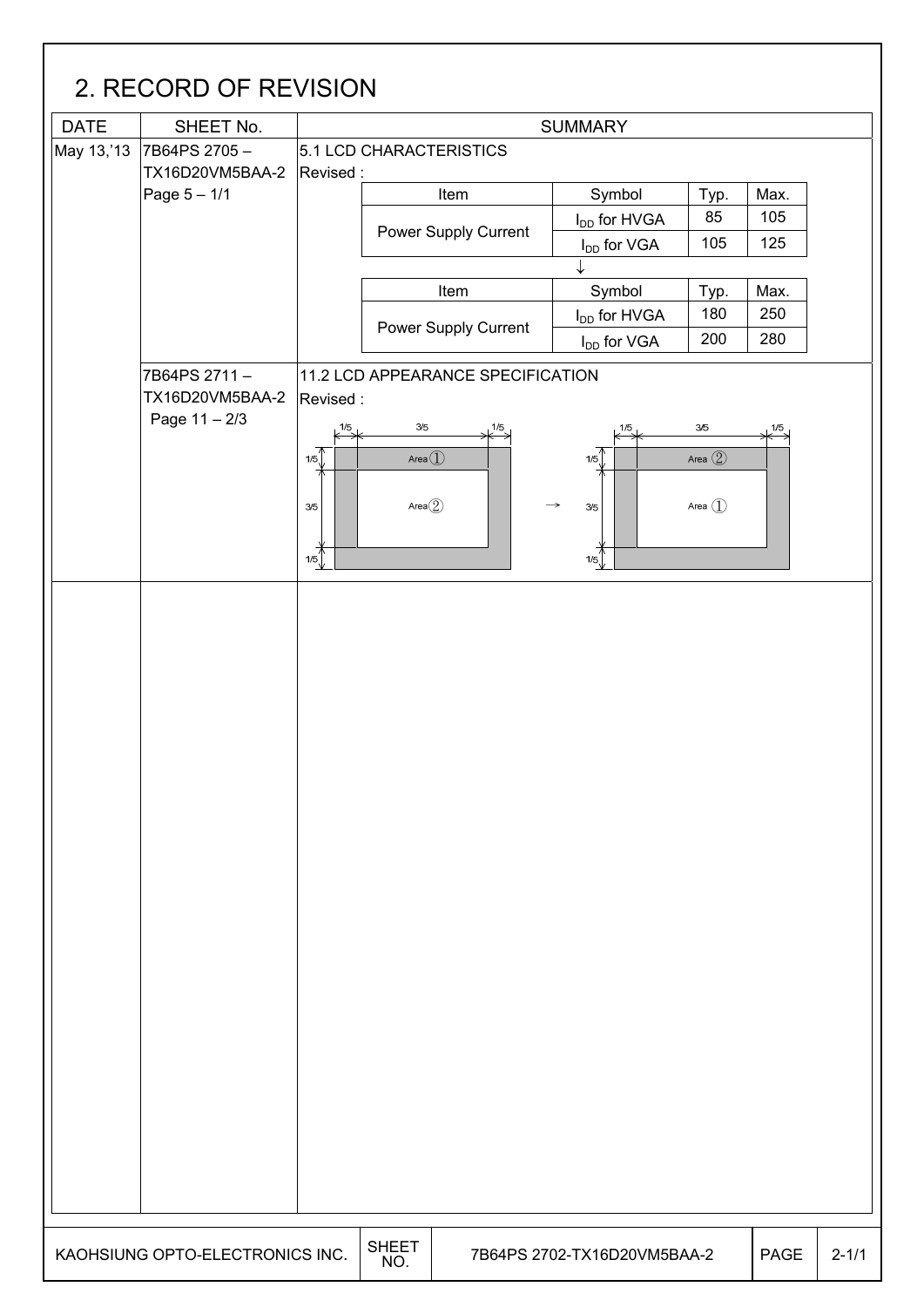### 3. GENERAL DATA

### 3.1 DISPLAY FEATURES

This module is a 6.2" HVGA of 8:3 format amorphous silicon TFT. The pixel format is vertical stripe and sub pixels are arranged as R (red), G (green), B (blue) sequentially. This display is RoHS compliant, COG (chip on glass) technology and LED backlight are applied on this display.

| Part Name                      | TX16D20VM5BAA                              |
|--------------------------------|--------------------------------------------|
| <b>Module Dimensions</b>       | 173.0(W) mm x 70.0(H) mm x 7.0 (D) mm typ. |
| <b>LCD Active Area</b>         | 148.8(W) mm x 53.76(H) mm                  |
| Dot Pitch                      | 0.0775(W) mm x 3 (R.G.B) (W) X0.224 (H) mm |
| Resolution                     | 640 x 3(RGB)(W) x 240(H) dots              |
| <b>Color Pixel Arrangement</b> | R, G, B Vertical stripe                    |
| LCD Type                       | Transmissive Color TFT; Normally White     |
| <b>Polarizer Surface</b>       | Anti-glare                                 |
| Display Type                   | <b>Active Matrix</b>                       |
| <b>Number of Colors</b>        | 262k Colors                                |
| <b>Backlight</b>               | 21 LEDs (3 series x 7)                     |
| Weight                         | 110g (typ.)                                |
| Interface                      | C-MOS; 18-bit RGB; 40 pins                 |
| Power Supply Voltage           | 3.3V for LCD; 12V for Backlight            |
| Power Consumption              | 0.31 W for LCD; 1.008 W for Backlight      |
| <b>Viewing Direction</b>       | Super wide version                         |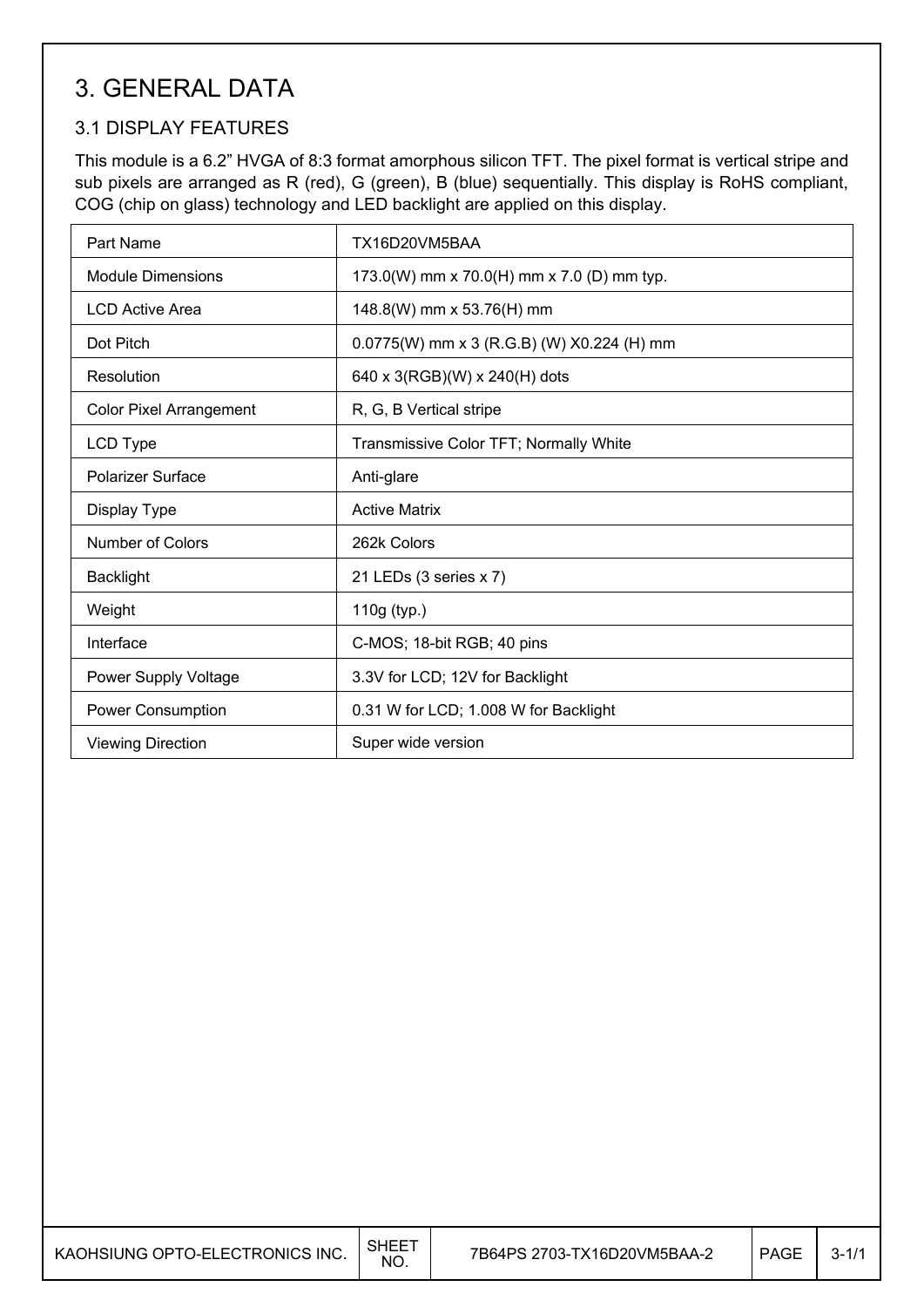## 4. ABSOLUTE MAXIMUM RATINGS

| <b>Item</b>                    | Symbol    | Min.                         | Max.          | Unit        | Remarks                  |
|--------------------------------|-----------|------------------------------|---------------|-------------|--------------------------|
| <b>Supply Voltage</b>          | $V_{DD}$  | $-0.3$                       | 5             |             | $\overline{\phantom{a}}$ |
| Input Voltage of Logic         |           | $-0.3$                       | $V_{DD}$ +0.3 |             | Note 1                   |
| <b>Operating Temperature</b>   | Top       | $-20$                        | 70            | $\degree$ C | Note 2                   |
| Storage Temperature            | Tst       | $-30$                        | 80            | $\degree$ C | Note 2                   |
| <b>Backlight Input Voltage</b> | $V_{LED}$ | $\qquad \qquad \blacksquare$ | 15            |             | -                        |

Note 1: The rating is defined for the signal voltages of the interface such as DCLK, DE, and RGB data bus.

Note 2: The maximum rating is defined as above based on the chamber temperature, which might be different from ambient temperature after assembling the panel into the application. Moreover, some temperature-related phenomenon as below needed to be noticed:

- Background color, contrast and response time would be different in temperatures other than  $25^{\circ}$ C.

- Operating under high temperature will shorten LED lifetime.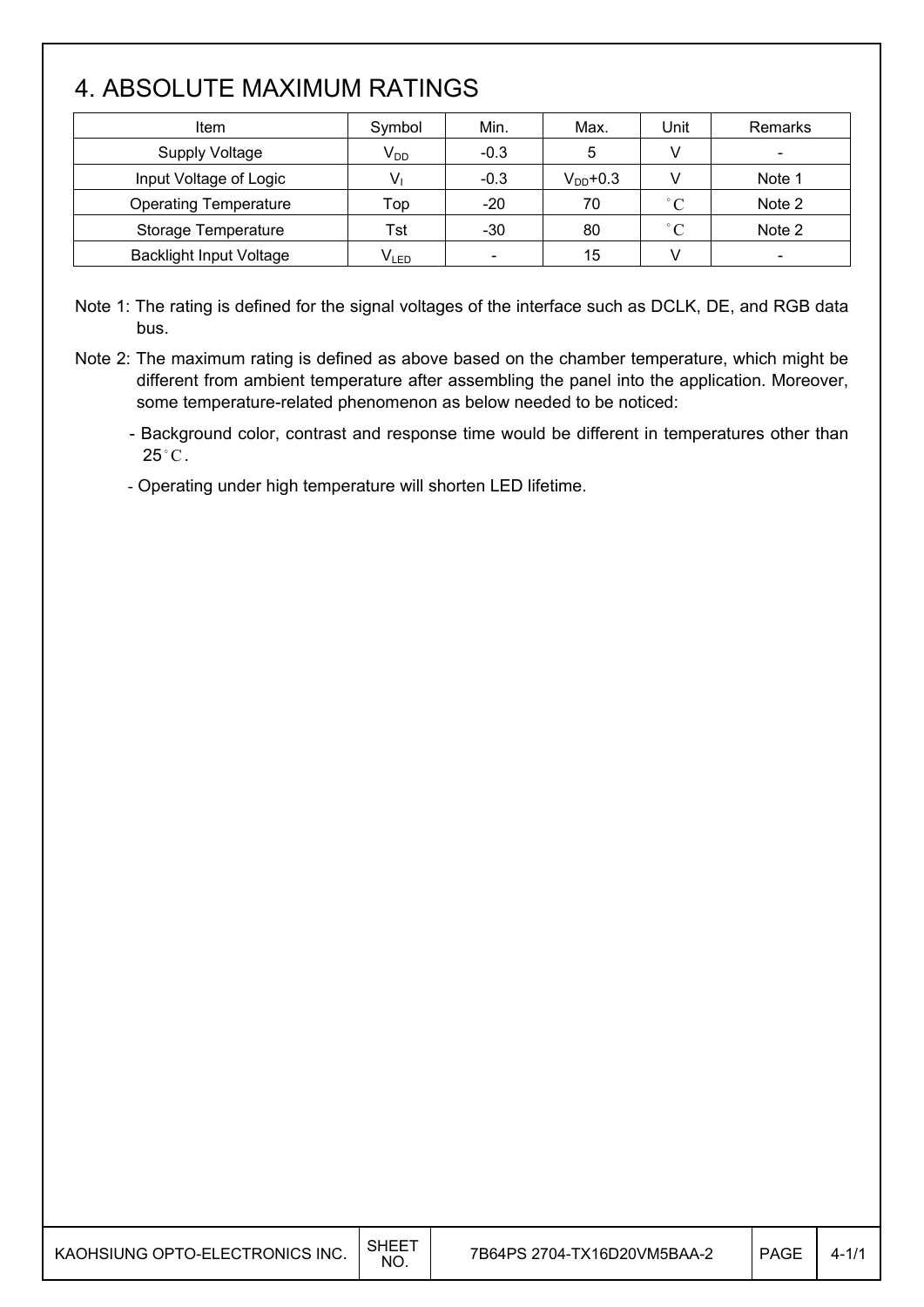## 5. ELECTRICAL CHARACTERISTICS

#### 5.1 LCD CHARACTERISTICS

|  |  | $T_a = 25$ °C, Vss = 0V |
|--|--|-------------------------|
|--|--|-------------------------|

| Item                   | Symbol             | Condition                | Min.     | Typ. | Max.     | $\boldsymbol{u}$<br>Unit | Remarks |
|------------------------|--------------------|--------------------------|----------|------|----------|--------------------------|---------|
| Power Supply Voltage   | $V_{DD}$           | $\overline{\phantom{a}}$ | 3.0      | 3.3  | 3.6      | V                        |         |
| Input Voltage of Logic |                    | "H" level                | 2.0      |      | $V_{DD}$ | V                        |         |
|                        | $V_1$              | "L" level                | $V_{SS}$ |      | 0.8      |                          | Note 1  |
|                        | $I_{DD}$ for HVGA  | $V_{DD}$ - $V_{SS}$      |          | 180  | 250      |                          |         |
| Power Supply Current   | $I_{DD}$ for VGA   | $=3.3V$                  |          | 200  | 280      | mA                       | Note 2  |
| <b>Vsync Frequency</b> |                    | $\blacksquare$           | 52       | 60   | 68       | Hz                       |         |
|                        | $f_{\mu}$ for HVGA | $\overline{\phantom{a}}$ | 15       | 15.6 | 16.2     |                          |         |
| <b>Hsync Frequency</b> | $f_{\mu}$ for VGA  | $\overline{\phantom{a}}$ | 29.4     | 30   | 30.6     | <b>KHz</b>               |         |
|                        | $f_{CLK}$ for HVGA | $\overline{\phantom{a}}$ | 9.6      | 12.5 | 15.2     |                          |         |
| <b>DCLK Frequency</b>  | $f_{CLK}$ for VGA  | $\overline{\phantom{a}}$ | 18.4     | 24   | 28.8     | MHz                      |         |

Note 1: The rating is defined for the signal voltages of the interface such as DE, DCLK and RGB data bus.

Note 2: An all black check pattern is used when measuring  $I_{DD}$ .  $f_v$  is set to 60 Hz.

Note 3: 0.5A fuse is applied in the module for  $I_{DD}$ . For display activation and protection purpose, power supply is recommended larger than 1.0A to start the display and break fuse once any short circuit occurred.

#### 5.2 BACKLIGHT CHARACTERISTICS

| Item                       | Symbol           | Condition             | Min. | Typ. | Max. | Unit | Remarks                  |
|----------------------------|------------------|-----------------------|------|------|------|------|--------------------------|
| LED Input Voltage          | V <sub>led</sub> | <b>Backlight Unit</b> | 11.5 | 12.0 | 12.5 |      | Note1                    |
| <b>LED Forward Current</b> | <b>I</b> LED     | <b>Backlight Unit</b> |      | 84   | 95   | mA   | $\overline{\phantom{a}}$ |
| LED Lifetime               |                  | 84 mA                 |      | 40K  |      | hrs  | Note 2                   |

Note 1: Fig. 5.1 shows the LED backlight circuit. The circuit has 21 LEDs in total and R is 280 $\Omega$ .

Note 2: The estimated lifetime is specified as the time to reduce 50% brightness by applying 84 mA at  $25^{\circ}$ C.



 $T_a = 25$  °C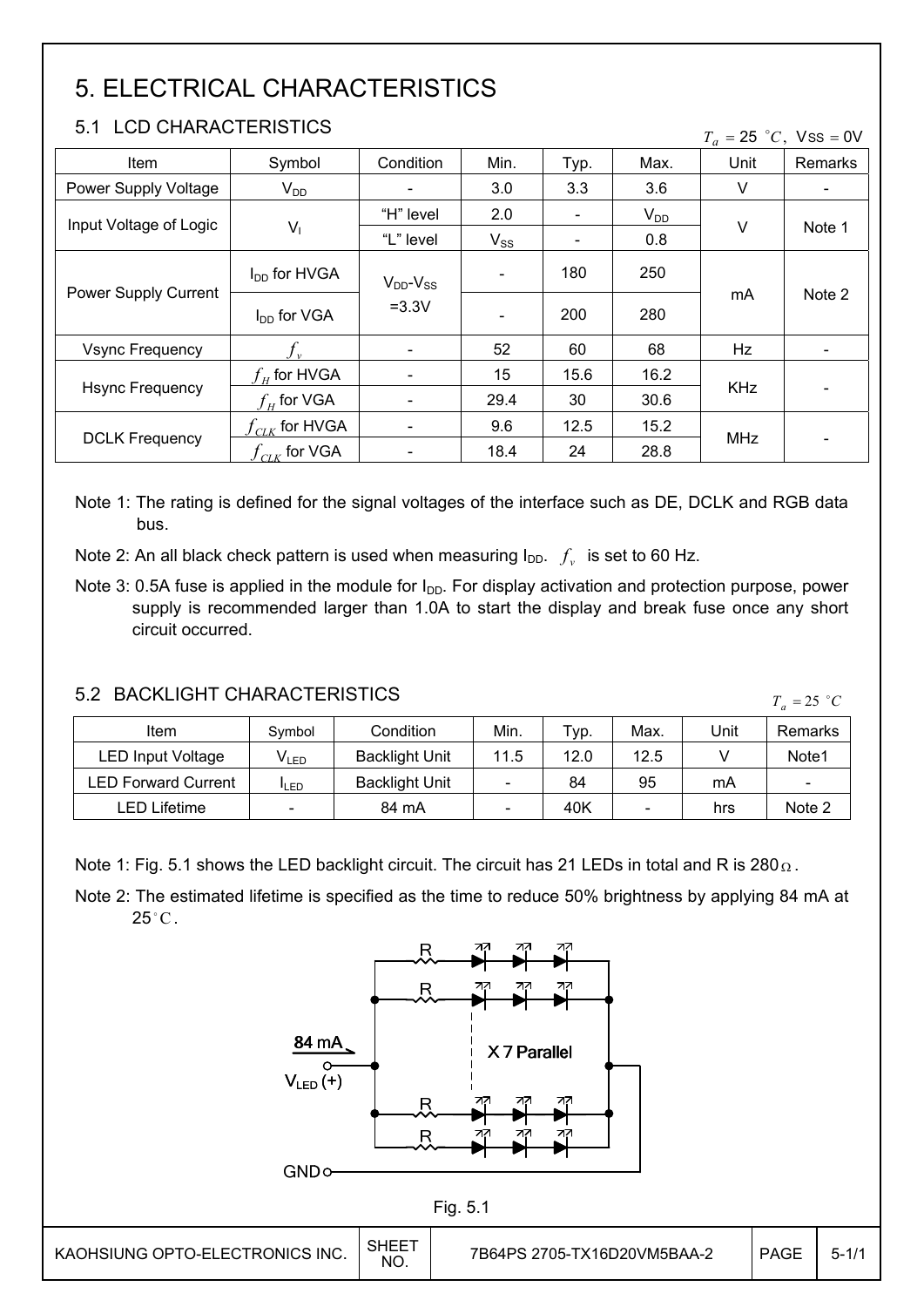### 6. OPTICAL CHARACTERISTICS

The optical characteristics are measured based on the conditions as below:

- Supplying the signals and voltages defined in the section of electrical characteristics.
- The backlight unit needs to be turned on for 30 minutes.
- The ambient temperature is 25 °C.
- In the dark room around 500~1000 lx, the equipment has been set for the measurements as shown in Fig 6.1.

|                              |             |             |                                         |                              |      |      |                   | $T_a = 25$ °C, $f_v = 60$ Hz, $V_{DD} = 3.3$ V |
|------------------------------|-------------|-------------|-----------------------------------------|------------------------------|------|------|-------------------|------------------------------------------------|
| <b>Item</b>                  |             | Symbol      | Condition                               | Min.                         | Typ. | Max. | Unit              | Remarks                                        |
| <b>Brightness of White</b>   |             |             |                                         | 320                          | 400  |      | cd/m <sup>2</sup> | Note 1                                         |
| <b>Brightness Uniformity</b> |             |             | $\phi = 0^{\circ}, \theta = 0^{\circ},$ | 75                           |      |      | $\frac{0}{0}$     | Note 2                                         |
| <b>Contrast Ratio</b>        |             | CR          | $I_{LED}$ = 84 mA                       | 200                          | 400  |      |                   | Note 3                                         |
| Response Time                |             | Rise + Fall | $\phi = 0^{\circ}, \theta = 0^{\circ}$  |                              | 45   |      | ms                | Note 4                                         |
| NTSC Ratio                   |             |             | $\phi = 0^{\circ}, \theta = 0^{\circ}$  | $\overline{\phantom{0}}$     | 60   |      | $\%$              | $\blacksquare$                                 |
|                              |             | $\theta$ x  | $\phi = 0^\circ$ , CR $\geq 5$          | $\qquad \qquad \blacksquare$ | 80   |      |                   |                                                |
|                              |             | $\theta x'$ | $\phi = 180^\circ$ , CR $\geq 5$        | $\overline{\phantom{0}}$     | 80   |      |                   |                                                |
| <b>Viewing Angle</b>         |             | $\theta$ y  | $\phi = 90^{\circ}$ , CR $\geq 5$       | $\overline{\phantom{0}}$     | 80   |      | Degree            | Note 5                                         |
|                              |             | $\theta$ y' | $\phi = 270^{\circ}$ , CR $\geq 5$      |                              | 80   |      |                   |                                                |
|                              |             | X           |                                         | 0.57                         | 0.62 | 0.67 |                   |                                                |
|                              | Red         | Y           |                                         | 0.29                         | 0.34 | 0.39 |                   |                                                |
|                              |             | X           |                                         | 0.30                         | 0.35 | 0.40 |                   |                                                |
| Color                        | Green       | Y           |                                         | 0.55                         | 0.60 | 0.65 |                   |                                                |
| Chromaticity                 |             | X           | $\phi = 0^{\circ}, \theta = 0^{\circ}$  | 0.09                         | 0.14 | 0.19 |                   | Note 6                                         |
|                              | <b>Blue</b> | Y           |                                         | 0.04                         | 0.09 | 0.14 |                   |                                                |
|                              |             | X.          |                                         | 0.24                         | 0.29 | 0.34 |                   |                                                |
|                              | White       | Y           |                                         | 0.26                         | 0.31 | 0.36 |                   |                                                |

Note 1: The brightness is measured from 9 point average value of the panel, P1~P9 in Fig. 6.2, for the typical value.

Note 2: The brightness uniformity is calculated by the equation as below:

Brightness uniformity =  $\frac{\text{Min.}_{\text{Br}}}{\text{Min.}_{\text{B}}}\$  X100% Max. Brightness

, which is based on the brightness values of the 9 points measured by BM-5 as shown in Fig. 6.2.

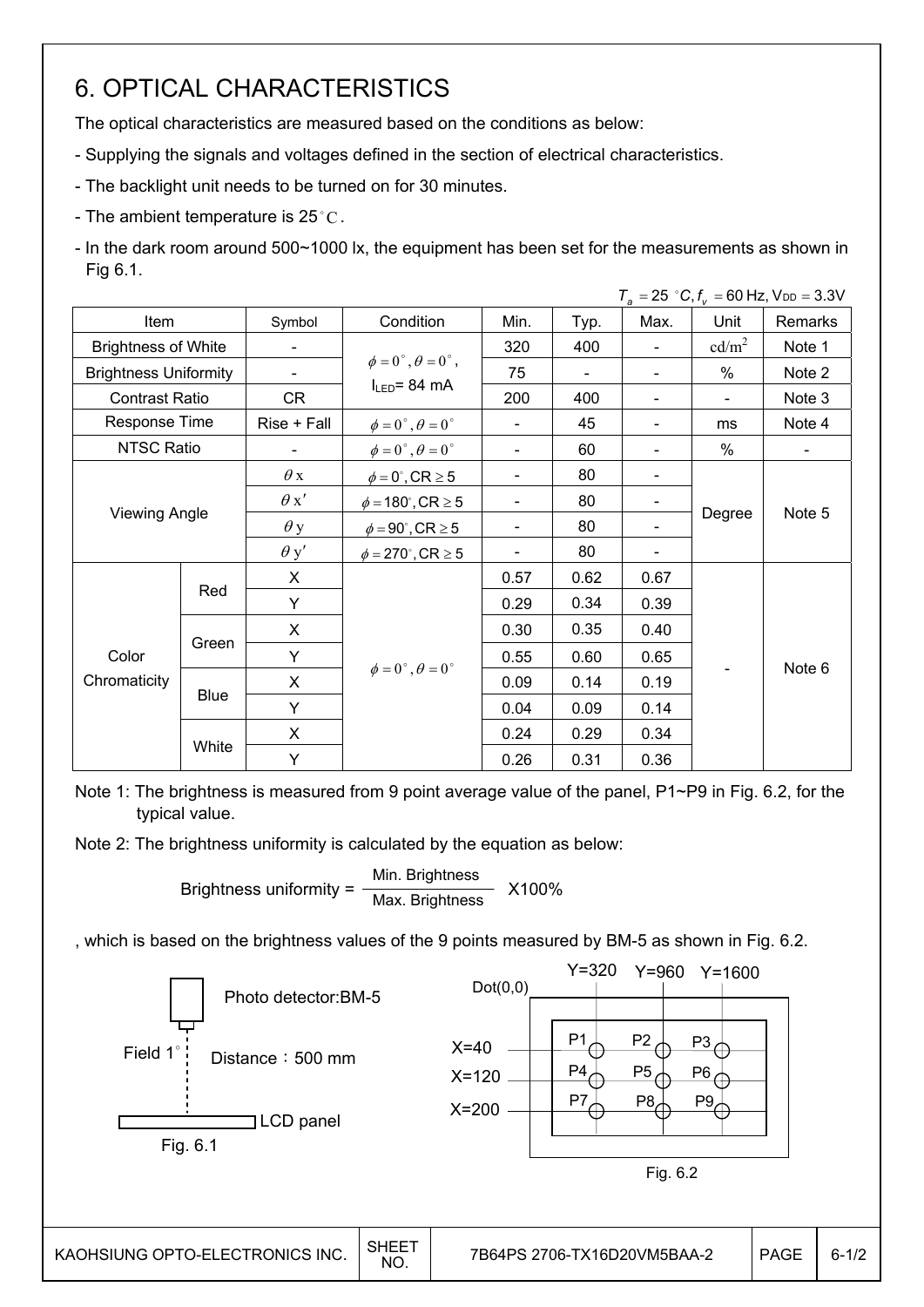Note 3: The Contrast ratio is measured from the center point of the panel, P5, and defined as the following equation:

> $CR =$  Brightness of White Brightness of Black

Note 4: The definition of response time is shown in Fig. 6.3. The rising time is the period from 90% brightness to 10% brightness when the data is from white to black. Oppositely, Falling time is the period from 10% brightness rising to 90% brightness.





Note 5: The definition of viewing angle is shown in Fig. 6.4. Angle  $\phi$  is used to represent viewing directions, for instance,  $\phi = 270^\circ$  means 6 o'clock, and  $\phi = 0^\circ$  means 3 o'clock. Moreover, angle  $\theta$  is used to represent viewing angles from axis Z toward plane XY.

 The viewing direction of this display is 12 o'clock, which means that a photograph with gray scale would not be reversed in color and the brightness change would be less from this direction. However, the best contrast peak would be located at 6 o'clock.





Note 6: The color chromaticity is measured from the center point of the panel, P5, as shown in Fig. 6.2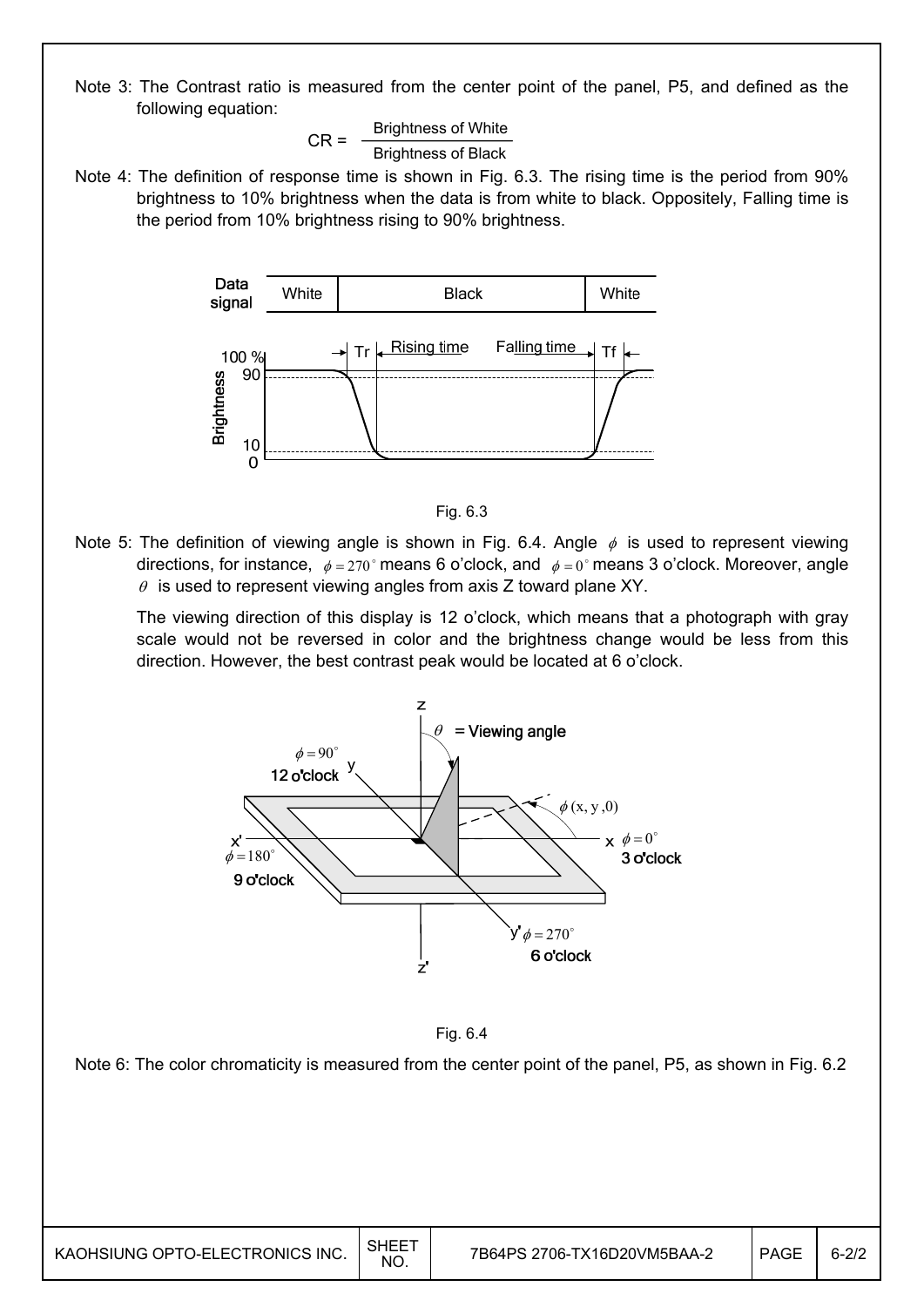## 7. BLOCK DIAGRAM



Note 1: Signals are DCLK, DE, and RGB data bus.

| KAOHSIUNG OPTO-ELECTRONICS INC. | SHEE <sup>-</sup><br>NO. | 7B64PS 2707-TX16D20VM5BAA-2 | <b>PAGE</b> | $7 - 1/1$ |
|---------------------------------|--------------------------|-----------------------------|-------------|-----------|
|---------------------------------|--------------------------|-----------------------------|-------------|-----------|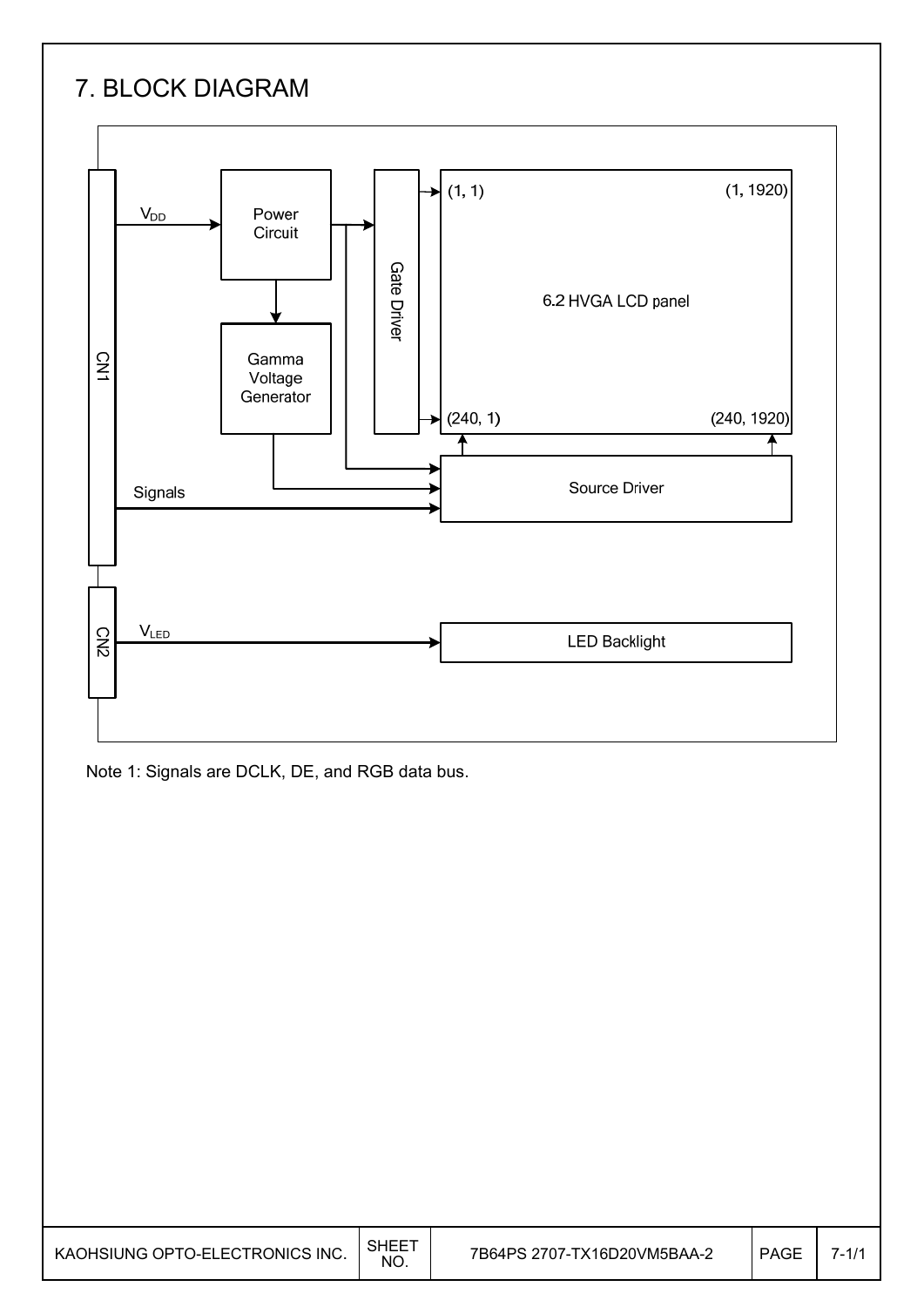### 8. RELIABILITY TESTS

Γ

| <b>Test Item</b>               | Condition                                                                                                                            |                                                           |  |  |  |  |
|--------------------------------|--------------------------------------------------------------------------------------------------------------------------------------|-----------------------------------------------------------|--|--|--|--|
| <b>High Temperature</b>        | 1) Operating<br>2) 70 $^{\circ}$ C                                                                                                   | 240 hrs                                                   |  |  |  |  |
| Low Temperature                | 1) Operating<br>2) -20 $^{\circ}$ C                                                                                                  | 240 hrs                                                   |  |  |  |  |
| <b>High Temperature</b>        | 1) Storage<br>2) 80 $^{\circ}$ C                                                                                                     | 240 hrs                                                   |  |  |  |  |
| Low Temperature                | 1) Storage<br>2) -30 $^{\circ}$ C                                                                                                    | 240 hrs                                                   |  |  |  |  |
| <b>Heat Cycle</b>              | 1) Operating<br>2) $-20$ °C $-70$ °C<br>3) 3hrs~1hr~3hrs                                                                             | 240 hrs                                                   |  |  |  |  |
| <b>Thermal Shock</b>           | 1) Non-Operating<br>2) -35 $^{\circ}$ C ↔ 85 $^{\circ}$ C<br>3) 0.5 hr ↔ 0.5 hr                                                      | 240 hrs                                                   |  |  |  |  |
| High Temperature &<br>Humidity | 1) Operating<br>2) 40°C& 85%RH<br>3) Without condensation<br>(Note4)                                                                 | 240 hrs                                                   |  |  |  |  |
| Vibration                      | 1) Non-Operating<br>2) 20~200 Hz<br>3) 2G<br>$(4)$ X, Y, and Z directions                                                            | 1 hr for each direction                                   |  |  |  |  |
| <b>Mechanical Shock</b>        | 1) Non-Operating<br>2) 10 ms<br>3) 50G<br>4) $\pm X, \pm Y$ and $\pm Z$ directions                                                   | Once for each direction                                   |  |  |  |  |
| <b>ESD</b>                     | 1) Operating<br>2) Tip: 200 pF, 250 $\Omega$<br>3) Air discharge for glass: ± 8KV<br>4) Contact discharge for metal frame: $\pm$ 8KV | 1) Glass: 9 points<br>2) Metal frame: 8 points<br>(Note3) |  |  |  |  |

Note 1: Display functionalities are inspected under the conditions defined in the specification after the reliability tests.

Note 2: The display is not guaranteed for use in corrosive gas environments.

- Note 3: All pins of LCD interface (CN1) have been tested by  $\pm$  100V contact discharge of ESD under non-operating condition.
- Note 4: Under the condition of high temperature & humidity, if the temperature is higher than 40 $\degree$ C, the humidity needs to be reduced as Fig. 8.1 shown.

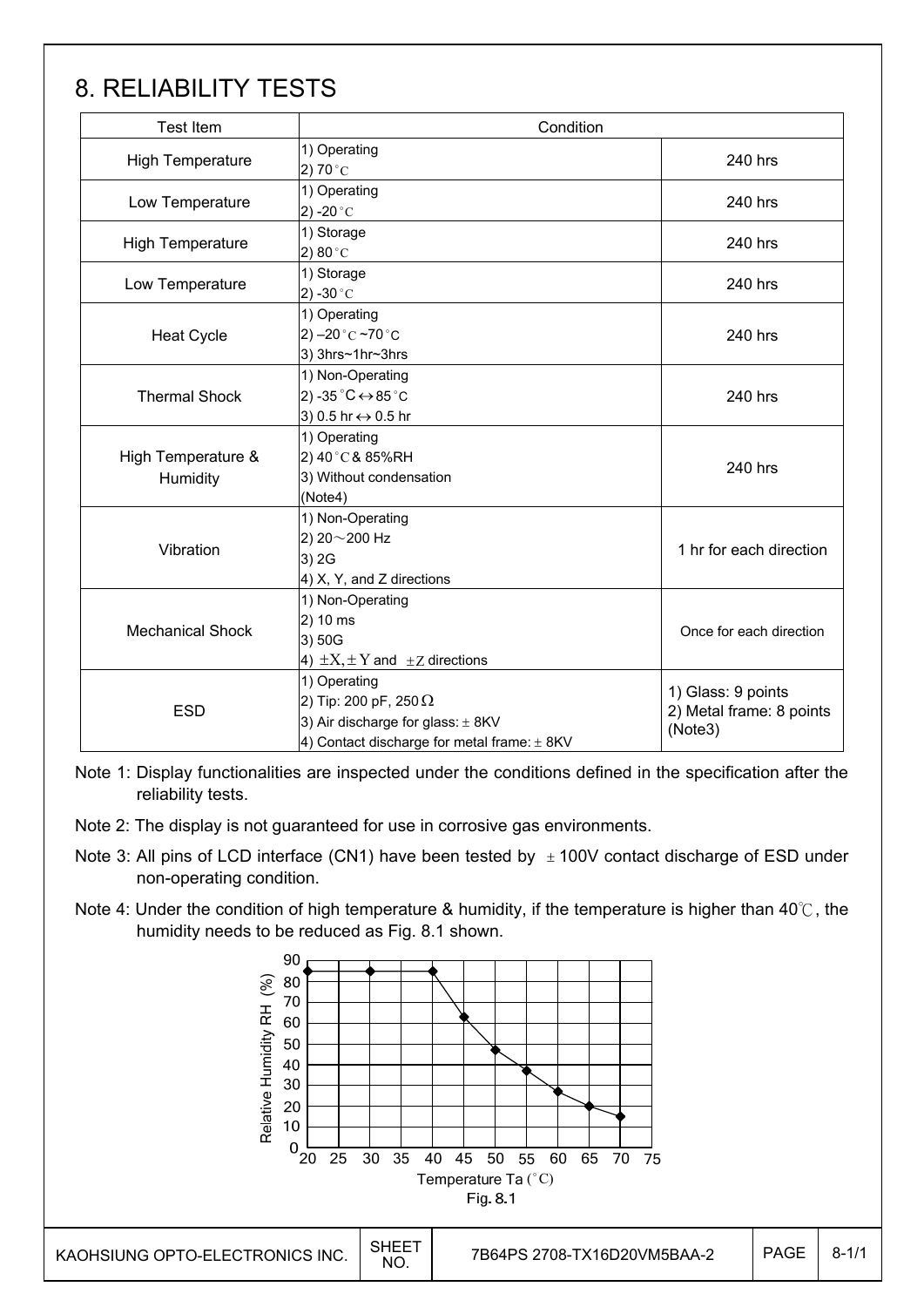### 9. LCD INTERFACE

#### 9.1 INTERFACE PIN CONNECTIONS

The display interface connector is FA5B040HP1R3000 made by JAE (Thickness:  $0.3 \pm 0.05$ mm; Pitch:  $0.5 \pm 0.05$ mm) and more details of the connector are shown in the section of outline dimension.

Pin assignment of LCD interface is as below:

| Pin No.        | Signal         | Function               | Pin No. | Signal         | Function                          |
|----------------|----------------|------------------------|---------|----------------|-----------------------------------|
| 1              | $V_{DD}$       |                        | 21      | G4             |                                   |
| $\overline{2}$ | $V_{DD}$       |                        | 22      | G <sub>3</sub> | Green Data                        |
| 3              | $V_{DD}$       | Power Supply for Logic | 23      | $V_{SS}$       | <b>GND</b>                        |
| 4              | $V_{DD}$       |                        | 24      | G <sub>2</sub> |                                   |
| 5              | <b>NC</b>      | No Connection          | 25      | G <sub>1</sub> | Green Data                        |
| 6              | <b>DE</b>      | Data Enable            | 26      | G <sub>0</sub> |                                   |
| $\overline{7}$ | $V_{SS}$       | <b>GND</b>             | 27      | $V_{SS}$       | <b>GND</b>                        |
| 8              | <b>DCLK</b>    | Dot Clock              | 28      | R <sub>5</sub> |                                   |
| 9              | $V_{SS}$       | <b>GND</b>             | 29      | R <sub>4</sub> | <b>Red Data</b>                   |
| 10             | <b>NC</b>      | No Connection          | 30      | R <sub>3</sub> |                                   |
| 11             | $V_{SS}$       | <b>GND</b>             | 31      | $V_{SS}$       | <b>GND</b>                        |
| 12             | <b>B5</b>      |                        | 32      | R <sub>2</sub> |                                   |
| 13             | <b>B4</b>      | <b>Blue Data</b>       | 33      | R <sub>1</sub> | <b>Red Data</b>                   |
| 14             | B <sub>3</sub> |                        | 34      | R <sub>0</sub> |                                   |
| 15             | $V_{SS}$       | <b>GND</b>             | 35      | Vcom           | Common Voltage (Generated by LCM) |
| 16             | <b>B2</b>      |                        | 36      | $V_{SS}$       | <b>GND</b>                        |
| 17             | <b>B1</b>      | <b>Blue Data</b>       | 37      | <b>NC</b>      | No Connection                     |
| 18             | B <sub>0</sub> |                        | 38      | NC             | No Connection                     |
| 19             | $V_{SS}$       | <b>GND</b>             | 39      | <b>NC</b>      | No Connection                     |
| 20             | G <sub>5</sub> | Green Data             | 40      | <b>NC</b>      | No Connection                     |

The backlight interface connector is BHR-03VS-1 made by JST, and pin assignment of backlight is as below:

| Pin No. | Signal             | Level                    | <b>Function</b>      |
|---------|--------------------|--------------------------|----------------------|
|         | V <sub>LED</sub> + | $\overline{\phantom{0}}$ | Power Supply for LED |
|         | ΝC                 | -                        | No connection        |
| ັ       | V LED-             | -                        | <b>GND</b>           |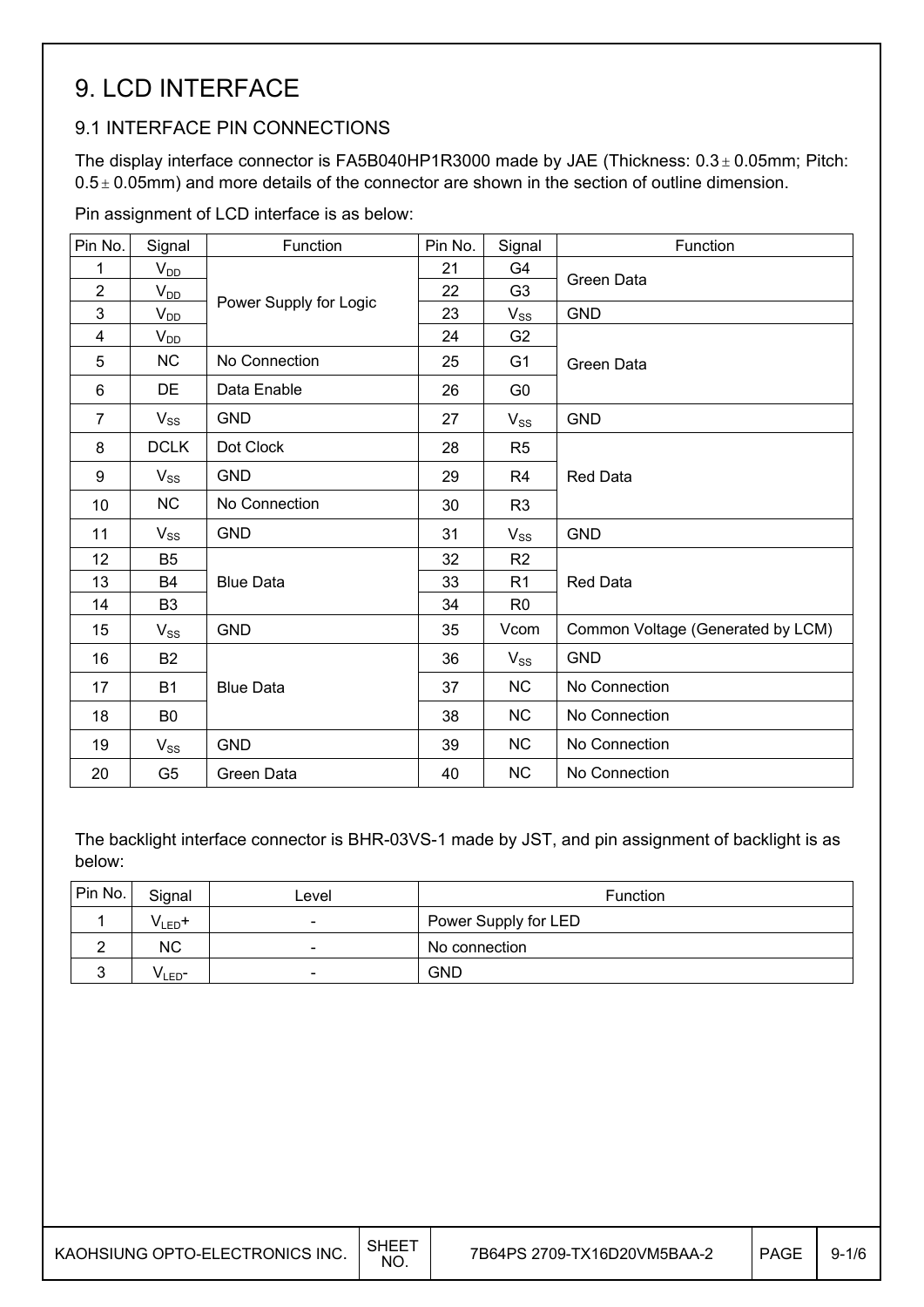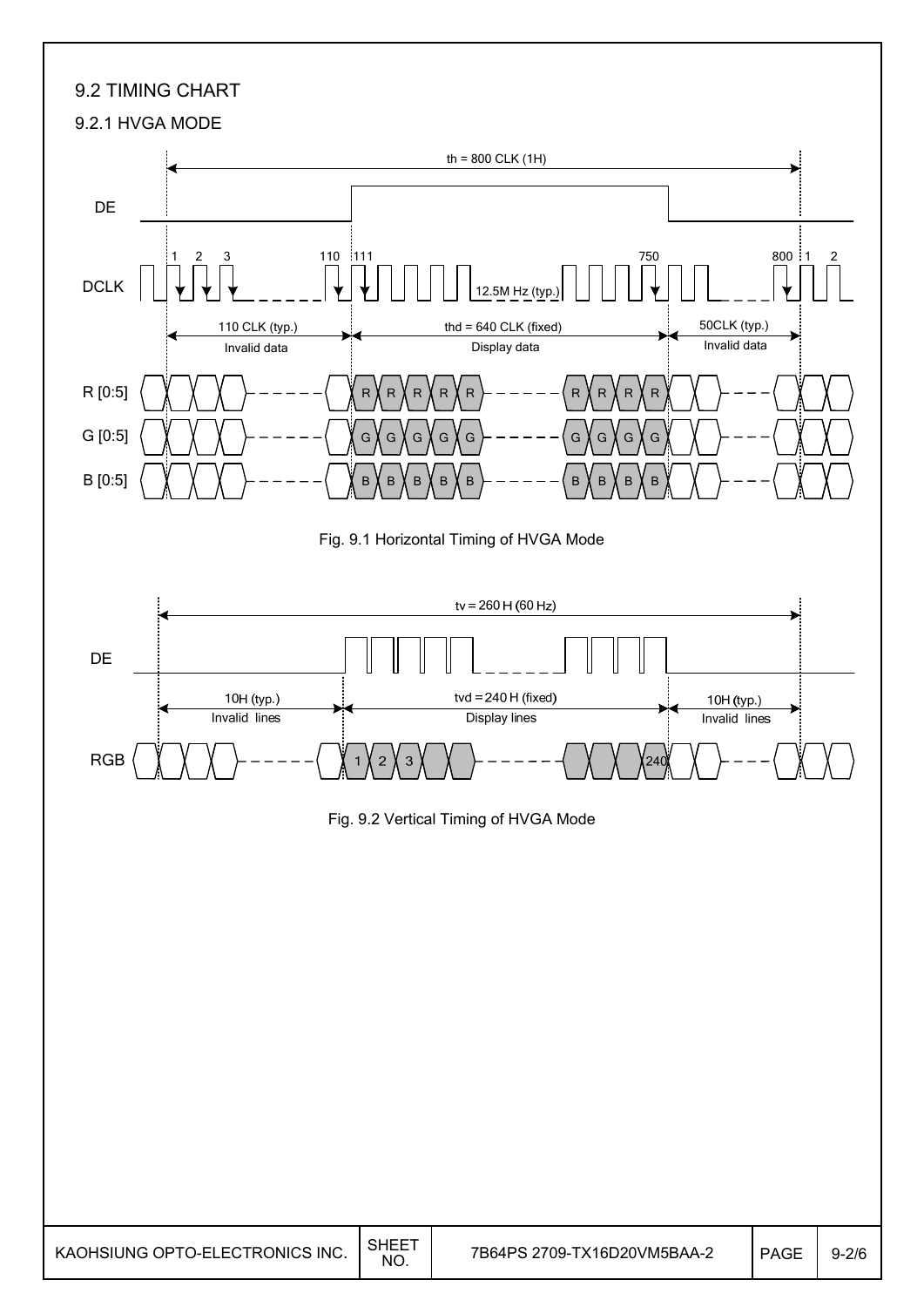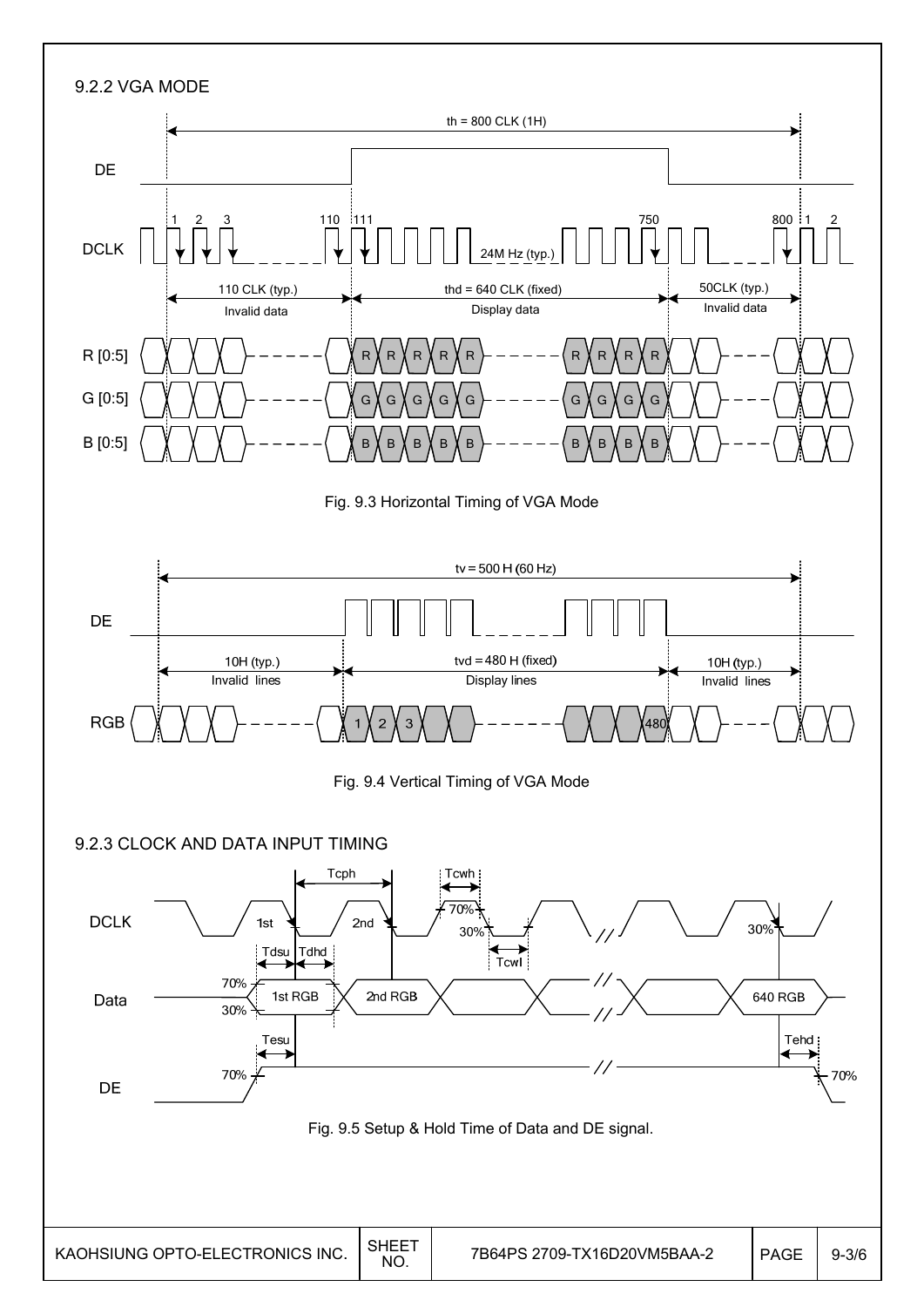#### 9.3 TIME TABLE

#### A. HVGA MODE

| Item                   | Symbol                        | Condition       | Min. | Typ.       | Max. | Unit       |
|------------------------|-------------------------------|-----------------|------|------------|------|------------|
| <b>Vsync Frequency</b> | $f_{\rm V}$                   |                 | 50   | 60         | 68   | Hz         |
| <b>DCLK Frequency</b>  | <sup>I</sup> CLK              |                 | 9.6  | 12.5       | 15.2 | <b>MHz</b> |
|                        | <b>Horizontal Cycle</b>       | tн              | 766  | 800        | 830  |            |
|                        | Horizontal Valid Data Width   | $t_{HD}$        |      | <b>CLK</b> |      |            |
|                        | <b>Horizontal Porch Width</b> | $t_{HB}$        | 126  | 160        | 190  |            |
| DE                     | <b>Vertical Cycle</b>         | tv              | 250  | 260        | 270  |            |
|                        | Vertical Valid Data Width     | t <sub>VD</sub> | 240  |            |      | Н          |
|                        | Vertical Porch Width          | t <sub>∨B</sub> | 10   | 20         | 30   |            |

#### B. VGA MODE

| Item                  | Symbol                        | Condition                | Min. | Typ.       | Max. | Unit |
|-----------------------|-------------------------------|--------------------------|------|------------|------|------|
| Vsync Frequency       | $T_{\rm V}$                   | $\overline{\phantom{a}}$ | 50   | 60         | 68   | Hz   |
| <b>DCLK Frequency</b> | 'CLK                          | $\overline{\phantom{a}}$ | 18.4 | 24         | 28.8 | MHz  |
|                       | <b>Horizontal Cycle</b>       | tн                       | 750  | 800        | 830  |      |
|                       | Horizontal Valid Data Width   | $t_{HD}$                 |      | <b>CLK</b> |      |      |
|                       | <b>Horizontal Porch Width</b> | $t_{HB}$                 | 110  | 160        | 190  |      |
| <b>DE</b>             | <b>Vertical Cycle</b>         | $t_{\vee}$               | 490  | 500        | 510  |      |
|                       | Vertical Valid Data Width     | $t_{\lor D}$             | 480  |            |      | Н    |
|                       | <b>Vertical Porch Width</b>   | t <sub>∨B</sub>          | 10   | 20         | 30   |      |

#### C. CLOCK AND DATA INPUT TIMING

| <b>Item</b> |            | Symbol | Min. | Тур.                     | Max. | Unit |
|-------------|------------|--------|------|--------------------------|------|------|
|             | Setup Time | Tdsu   |      | $\overline{\phantom{a}}$ | -    |      |
| Data        | Hold Time  | Tdhd   |      | $\overline{\phantom{a}}$ | -    |      |
|             | Setup Time | Tesu   |      | $\overline{\phantom{a}}$ | -    | ns   |
| DE          | Hold Time  | Tehd   |      | $\overline{\phantom{a}}$ | -    |      |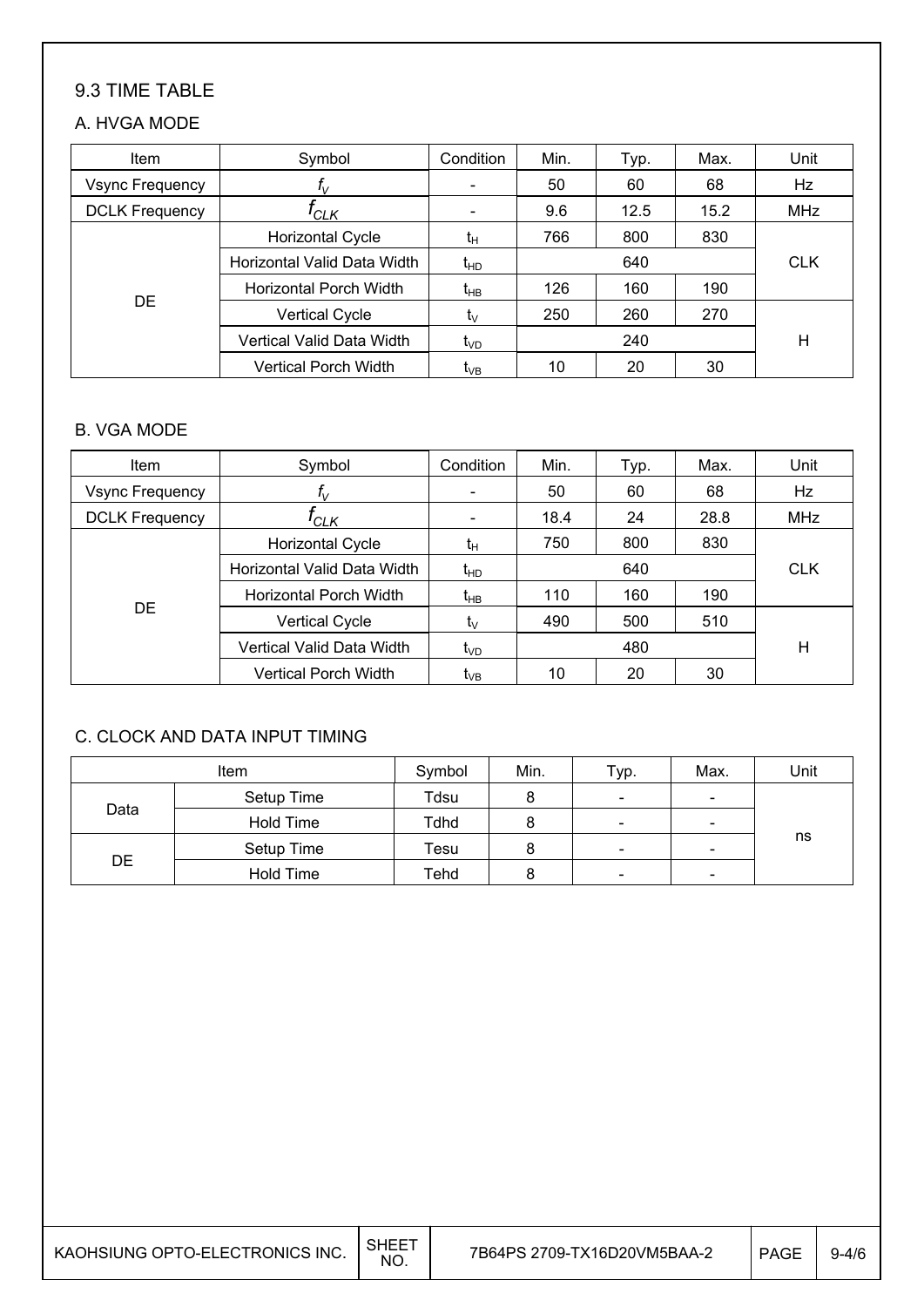

Fig. 9.6 Power Sequence Timing

- Note 1: In order to avoid any damages,  $V_{DD}$  has to be applied before all other signals. The opposite is true for power Off where  $V_{DD}$  has to be remained on until all other signals have been switch off. The recommended time period is 1 second. Hot plugging might cause display damage due to incorrect power sequence, please pay attention on interface connecting before power on.
- Note 2: In order to avoid showing uncompleted patterns in transient state. It is recommended that switching the backlight on is delayed for 1 second after the signals have been applied. The opposite is true for power Off where the backlight has to be switched off 1 second before the signals are removed.

| KAOHSIUNG OPTO-ELECTRONICS INC. | $\overline{\phantom{a}}$ SHEET<br>NO. | 7B64PS 2709-TX16D20VM5BAA-2 | <b>PAGE</b> | $9 - 5/6$ |
|---------------------------------|---------------------------------------|-----------------------------|-------------|-----------|
|                                 |                                       |                             |             |           |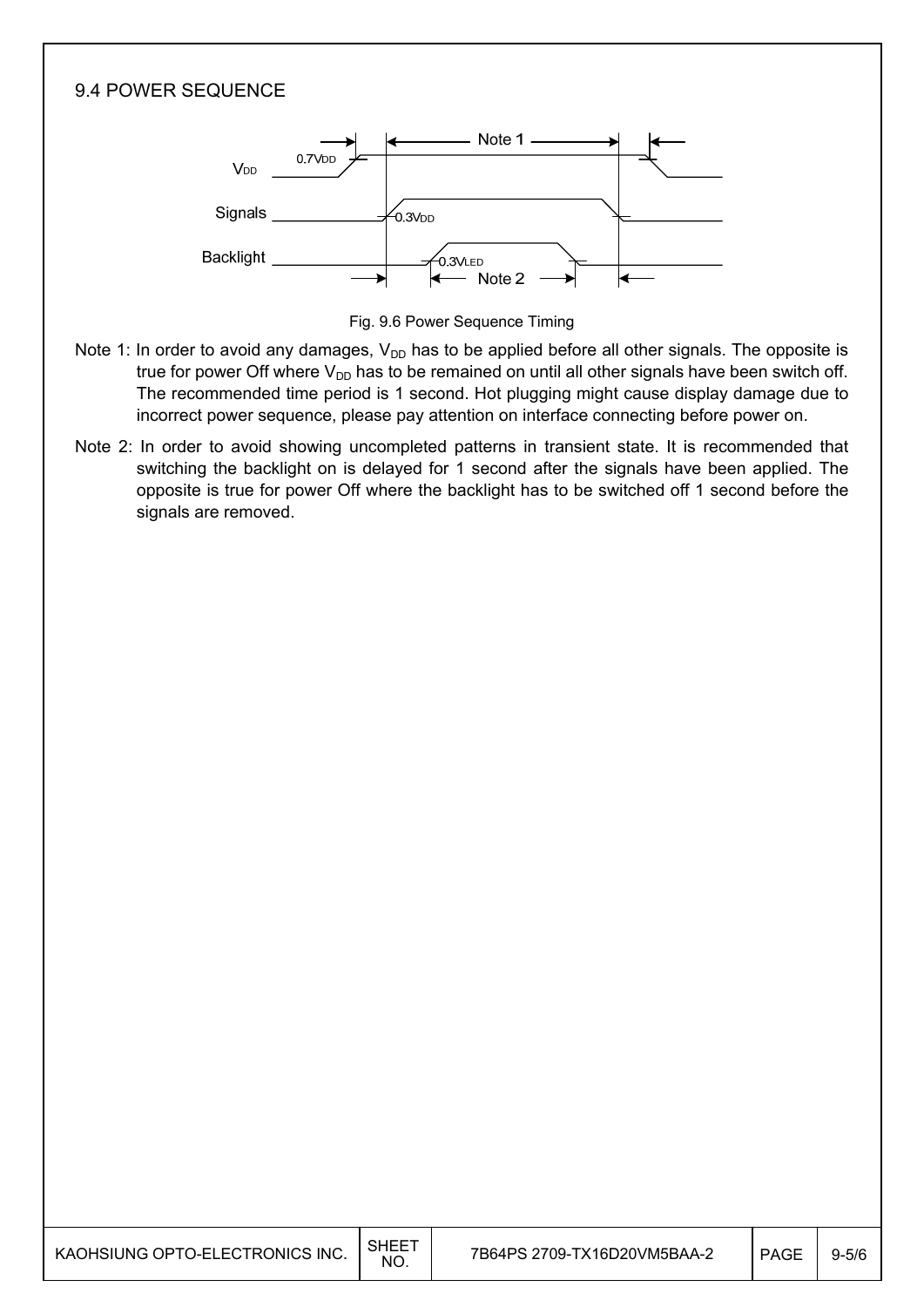### 9.5 DATA INPUT for DISPLAY COLOR

|              | COLOR &          |                |                      |                                |                |                      |                      |                              |                                | Data Signal          |                      |                |                                        |                                                  |                |                |                |                |                      |
|--------------|------------------|----------------|----------------------|--------------------------------|----------------|----------------------|----------------------|------------------------------|--------------------------------|----------------------|----------------------|----------------|----------------------------------------|--------------------------------------------------|----------------|----------------|----------------|----------------|----------------------|
|              | Gray Scale       | R <sub>5</sub> | R <sub>4</sub>       | R <sub>3</sub>                 | R <sub>2</sub> | R <sub>1</sub>       | R <sub>0</sub>       | G <sub>5</sub>               | G4                             | G <sub>3</sub>       | G <sub>2</sub>       | G <sub>1</sub> | G <sub>0</sub>                         | <b>B5</b>                                        | <b>B4</b>      | B <sub>3</sub> | B <sub>2</sub> | <b>B1</b>      | B <sub>0</sub>       |
|              | <b>Black</b>     | $\mathbf 0$    | 0                    | 0                              | $\mathbf 0$    | $\mathbf 0$          | $\mathbf 0$          | $\mathbf 0$                  | $\overline{0}$                 | $\overline{0}$       | $\overline{0}$       | $\mathbf 0$    | $\mathbf 0$                            | $\mathbf 0$                                      | $\overline{0}$ | $\mathbf 0$    | $\overline{0}$ | $\overline{0}$ | $\mathbf 0$          |
|              | Red (63)         | 1              | 1                    | 1                              | 1              | 1                    | 1                    | 0                            | $\mathbf 0$                    | 0                    | 0                    | 0              | 0                                      | $\mathbf 0$                                      | $\mathbf 0$    | $\mathbf 0$    | 0              | 0              | 0                    |
|              | Green (63)       | $\mathbf 0$    | $\mathbf 0$          | $\mathbf 0$                    | $\mathbf 0$    | $\mathbf 0$          | $\mathbf 0$          | $\mathbf{1}$                 | 1                              | 1                    | $\mathbf{1}$         | 1              | 1                                      | $\mathbf 0$                                      | 0              | $\mathbf 0$    | $\mathbf 0$    | 0              | 0                    |
| <b>Basic</b> | <b>Blue (63)</b> | 0              | 0                    | 0                              | $\mathbf 0$    | $\mathbf 0$          | $\mathbf 0$          | $\mathbf 0$                  | $\mathbf 0$                    | 0                    | 0                    | $\mathbf 0$    | 0                                      | 1                                                | 1              | 1              | 1              | 1              | 1                    |
| Color        | Cyan             | $\mathbf 0$    | 0                    | 0                              | $\mathbf 0$    | 0                    | $\mathbf 0$          | 1                            | 1                              | 1                    | 1                    | 1              | 1                                      | 1                                                | 1              | 1              | $\mathbf 1$    | 1              | 1                    |
|              | Magenta          | 1              | 1                    | 1                              | 1              | 1                    | 1                    | $\mathbf 0$                  | $\mathbf 0$                    | 0                    | 0                    | 0              | 0                                      | 1                                                | 1              | 1              | 1              | 1              | 1                    |
|              | Yellow           | 1              | 1                    | 1                              | 1              | $\mathbf{1}$         | 1                    | $\mathbf 1$                  | $\mathbf{1}$                   | 1                    | 1                    | $\mathbf{1}$   | $\mathbf{1}$                           | $\mathbf 0$                                      | 0              | $\mathbf 0$    | $\overline{0}$ | 0              | 0                    |
|              | White            | 1              | 1                    | 1                              | 1              | 1                    | 1                    | 1                            | 1                              | 1                    | 1                    | 1              | 1                                      | 1                                                | 1              | 1              | 1              | 1              | 1                    |
|              | <b>Black</b>     | $\mathbf 0$    | 0                    | 0                              | $\mathbf 0$    | $\mathbf 0$          | $\mathbf 0$          | $\mathbf 0$                  | $\overline{0}$                 | 0                    | 0                    | 0              | $\mathbf 0$                            | $\mathbf 0$                                      | $\mathbf 0$    | $\mathbf 0$    | $\overline{0}$ | 0              | 0                    |
|              | Red (1)          | $\mathbf 0$    | $\mathbf 0$          | $\mathbf 0$                    | $\mathbf 0$    | $\mathbf 0$          | 1                    | $\overline{0}$               | $\mathbf 0$                    | 0                    | $\mathbf 0$          | $\mathbf 0$    | $\overline{0}$                         | $\mathbf 0$                                      | $\overline{0}$ | $\mathbf 0$    | $\overline{0}$ | $\overline{0}$ | $\mathbf 0$          |
|              | Red(2)           | $\mathbf 0$    | 0                    | 0                              | $\mathbf 0$    | $\mathbf{1}$         | $\mathbf 0$          | $\mathbf 0$                  | $\mathbf 0$                    | 0                    | $\mathbf 0$          | 0              | 0                                      | $\mathbf 0$                                      | $\mathbf 0$    | $\mathbf 0$    | 0              | $\mathbf 0$    | 0                    |
| Red          |                  | $\cdot$        |                      | $\blacksquare$<br>Ĭ.           |                | $\cdot$              |                      | $\cdot$                      | $\cdot$                        |                      |                      |                | $\blacksquare$<br>$\ddot{\phantom{a}}$ | $\cdot$                                          |                |                |                | $\cdot$        | $\cdot$<br>$\bullet$ |
|              |                  |                | Ì.                   | ł,                             |                | $\cdot$              | $\ddot{\phantom{a}}$ | $\ddot{\cdot}$               | $\ddot{\cdot}$                 | Ì                    | Ì                    | $\ddot{\cdot}$ | $\ddot{\cdot}$                         | $\ddot{\cdot}$                                   | $\cdot$        | $\cdot$        | ł,             | $\ddot{\cdot}$ | $\ddot{\cdot}$       |
|              | Red (62)         | $\mathbf{1}$   | 1                    | 1                              | 1              | $\mathbf{1}$         | $\mathbf 0$          | $\mathbf 0$                  | $\mathbf 0$                    | $\mathbf 0$          | 0                    | $\mathbf 0$    | $\mathbf 0$                            | $\mathbf 0$                                      | $\mathbf 0$    | $\mathbf 0$    | $\mathbf 0$    | $\mathbf 0$    | $\mathbf 0$          |
|              | Red (63)         | 1              | 1                    | $\mathbf 1$                    | 1              | $\mathbf{1}$         | 1                    | 0                            | $\overline{0}$                 | 0                    | $\mathbf 0$          | 0              | $\mathbf 0$                            | $\mathbf 0$                                      | $\mathbf 0$    | $\mathbf 0$    | $\overline{0}$ | 0              | 0                    |
|              | <b>Black</b>     | $\mathbf 0$    | 0                    | 0                              | $\mathbf{0}$   | $\mathbf 0$          | $\mathbf 0$          | $\mathbf 0$                  | $\mathbf 0$                    | 0                    | 0                    | 0              | 0                                      | $\mathbf 0$                                      | $\mathbf 0$    | $\mathbf 0$    | $\mathbf 0$    | $\overline{0}$ | 0                    |
|              | Green (1)        | $\mathbf 0$    | $\mathbf 0$          | 0                              | $\mathbf 0$    | $\mathbf 0$          | $\mathbf 0$          | $\mathbf 0$                  | $\mathbf 0$                    | $\mathbf{0}$         | $\mathbf 0$          | 0              | 1                                      | $\mathbf 0$                                      | $\mathbf 0$    | $\mathbf 0$    | $\mathbf 0$    | 0              | 0                    |
|              | Green (2)        | 0              | 0                    | 0                              | $\mathbf 0$    | 0                    | 0                    | 0                            | 0                              | 0                    | 0                    | 1              | 0                                      | $\mathbf 0$                                      | 0              | $\mathbf 0$    | $\mathbf 0$    | 0              | 0                    |
| Green        |                  | $\ddot{\cdot}$ | $\ddot{\phantom{a}}$ | t                              |                | ÷                    |                      | $\ddot{\cdot}$               | $\ddot{\cdot}$                 | $\ddot{\phantom{0}}$ | t                    | $\ddot{\cdot}$ | $\ddot{\cdot}$                         | Ì                                                |                |                | t              | $\blacksquare$ | $\ddot{\cdot}$       |
|              |                  | $\cdot$        | $\cdot$              | $\blacksquare$                 | $\cdot$        | $\blacksquare$<br>×, |                      | $\cdot$                      | $\blacksquare$                 | $\cdot$              | $\blacksquare$       | $\cdot$        | $\blacksquare$<br>$\cdot$              | $\cdot$                                          | $\cdot$        | $\blacksquare$ | $\blacksquare$ | $\blacksquare$ | $\cdot$<br>÷,        |
|              | Green (62)       | $\mathbf 0$    | 0                    | $\mathbf 0$                    | $\mathbf 0$    | $\mathbf 0$          | $\mathbf 0$          | $\mathbf 1$                  | $\mathbf 1$                    | 1                    | $\mathbf{1}$         | $\mathbf{1}$   | 0                                      | $\mathbf 0$                                      | $\mathbf 0$    | $\mathbf 0$    | $\mathbf 0$    | 0              | 0                    |
|              | Green (63)       | 0              | 0                    | 0                              | $\mathbf 0$    | $\mathbf 0$          | $\mathbf 0$          | 1                            | 1                              | 1                    | 1                    | 1              | 1                                      | $\mathbf 0$                                      | $\mathbf 0$    | $\mathbf 0$    | $\overline{0}$ | 0              | 0                    |
|              | <b>Black</b>     | 0              | 0                    | $\mathbf 0$                    | $\mathbf 0$    | $\mathbf 0$          | $\mathbf 0$          | $\mathbf 0$                  | $\mathbf 0$                    | 0                    | 0                    | 0              | 0                                      | 0                                                | $\mathbf 0$    | $\mathbf 0$    | $\mathbf 0$    | $\mathbf 0$    | 0                    |
|              | Blue (1)         | $\overline{0}$ | $\overline{0}$       | 0                              | $\mathbf 0$    | $\overline{0}$       | $\overline{0}$       | $\mathbf 0$                  | $\overline{0}$                 | $\overline{0}$       | $\overline{0}$       | 0              | $\overline{0}$                         | $\overline{0}$                                   | $\overline{0}$ | $\overline{0}$ | $\overline{0}$ | $\overline{0}$ | $\mathbf{1}$         |
|              | Blue $(2)$       | $\mathbf 0$    | 0                    | 0                              | $\mathbf 0$    | 0                    | $\mathbf 0$          | 0                            | $\mathbf 0$                    | $\mathbf 0$          | $\mathbf 0$          | $\mathbf 0$    | 0                                      | $\mathbf 0$                                      | 0              | $\mathbf 0$    | $\overline{0}$ | $\mathbf{1}$   | 0                    |
| <b>Blue</b>  | $\blacksquare$   | $\cdot$        | $\blacksquare$       | $\blacksquare$                 | $\cdot$        | $\blacksquare$       | $\blacksquare$       | $\blacksquare$               | $\blacksquare$                 | $\ddot{\phantom{0}}$ | $\ddot{\phantom{a}}$ | $\blacksquare$ | $\blacksquare$                         | $\blacksquare$                                   | $\cdot$        | $\blacksquare$ | $\blacksquare$ | $\cdot$        | $\cdot$<br>ä,        |
|              | l,               | $\cdot$        | ä,                   | $\blacksquare$<br>$\mathbf{r}$ | $\cdot$        | $\cdot$<br>$\bullet$ | $\blacksquare$       | $\blacksquare$<br>$\epsilon$ | $\blacksquare$<br>$\mathbf{r}$ | $\cdot$              | $\blacksquare$       |                | $\blacksquare$<br>$\epsilon$           | $\overline{\phantom{a}}$<br>$\ddot{\phantom{a}}$ | $\cdot$        | $\blacksquare$ | $\blacksquare$ | $\cdot$        | $\cdot$<br>$\bullet$ |
|              | <b>Blue (62)</b> | $\mathbf 0$    | 0                    | 0                              | $\mathbf 0$    | $\mathbf 0$          | $\mathbf 0$          | 0                            | $\mathbf 0$                    | $\mathbf 0$          | 0                    | 0              | 0                                      | 1                                                | 1              | 1              | 1              | 1              | 0                    |
|              | <b>Blue (63)</b> | 0              | 0                    | 0                              | 0              | 0                    | 0                    | 0                            | 0                              | 0                    | 0                    | 0              | 0                                      | 1                                                | 1              | 1              | 1              | 1              | 1                    |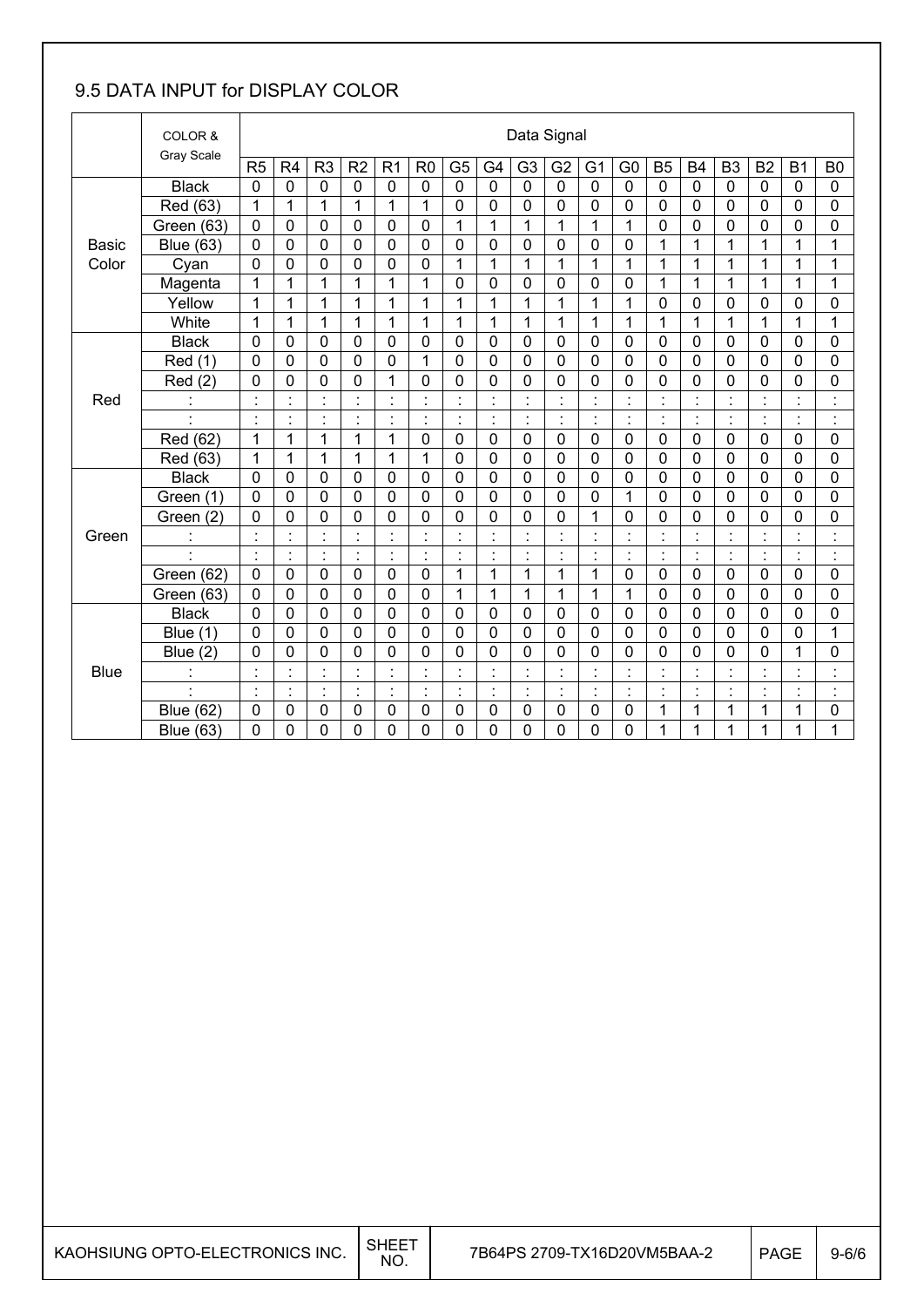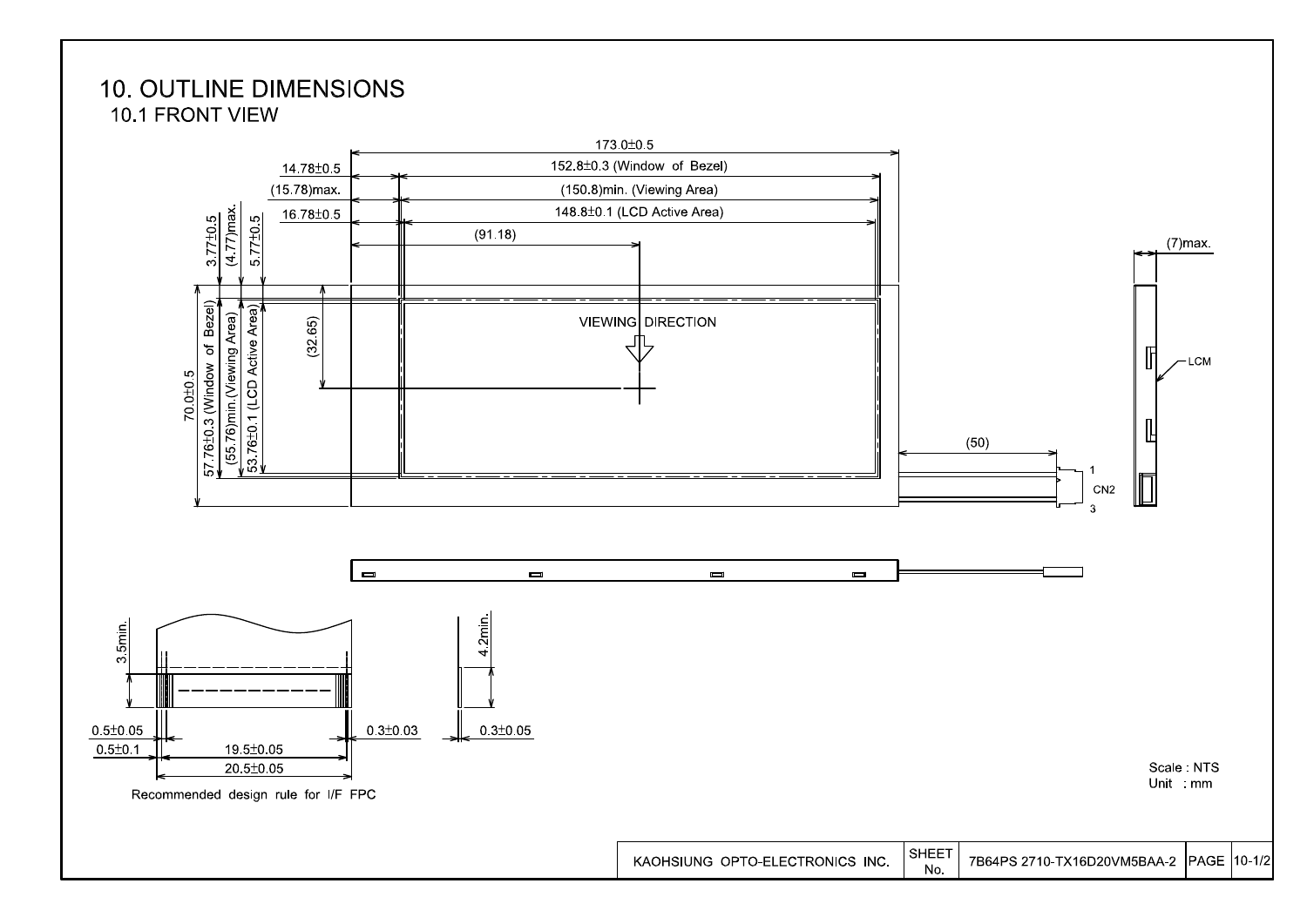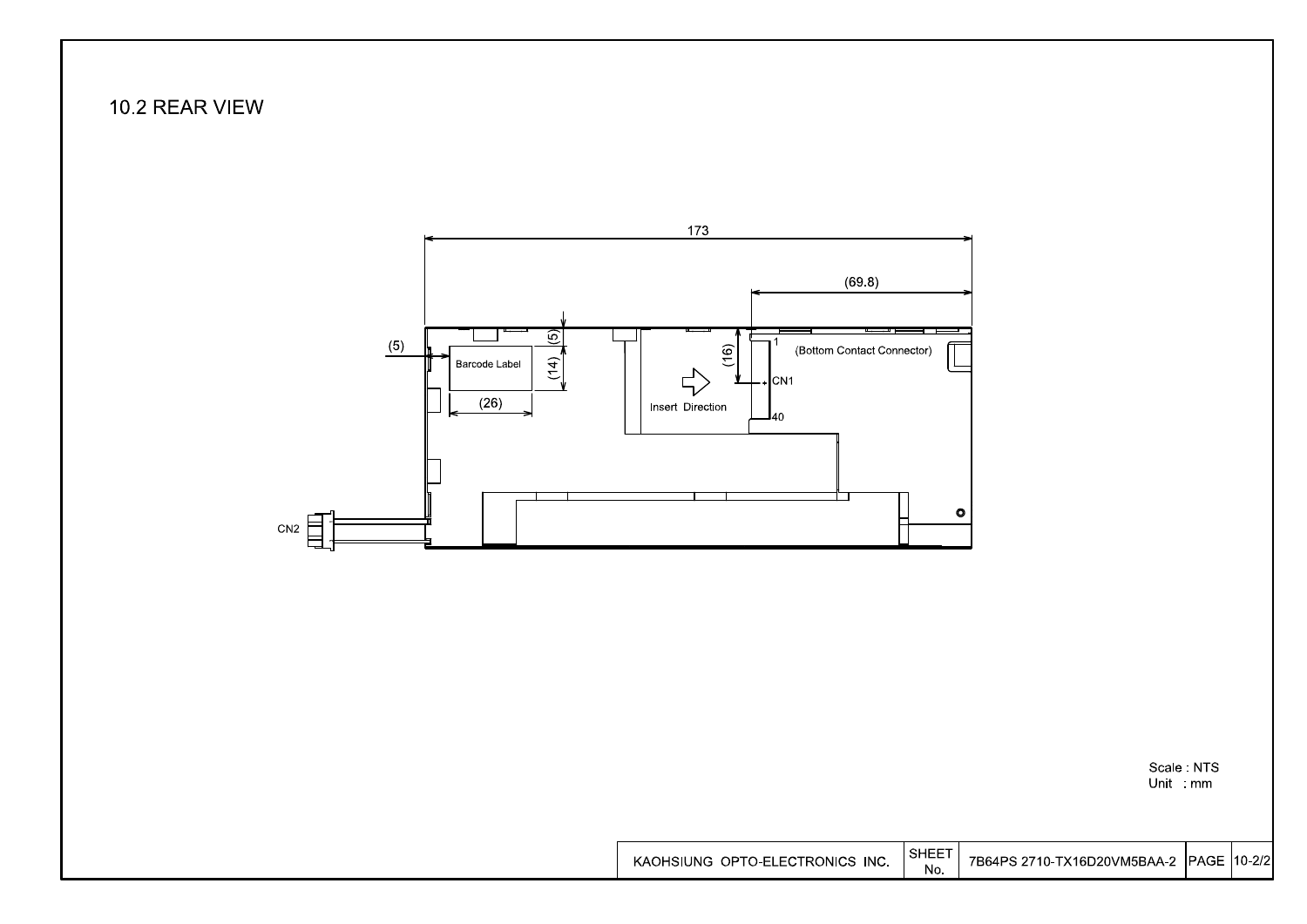### 11. APPEARANCE STANDARD

The appearance inspection is performed in a dark room around 500~1000 lx based on the conditions as below:

- The distance between inspector's eyes and display is 30 cm.
- The viewing zone is defined with angle  $\theta$  shown in Fig. 11.1 The inspection should be performed within 45 $^{\circ}$  when display is shut down. The inspection should be performed within 5 $^{\circ}$  when display is power on.



Fig. 11.1

#### 11.1 THE DEFINITION OF LCD ZONE

LCD panel is divided into 2 areas as shown in Fig.11.2 for appearance specification in next section. A zone is the LCD active area (dot area); B zone is the area between A zone and metal frame.

In terms of housing design, B zone is the recommended window area customers' housing should be located in.



Fig. 11.2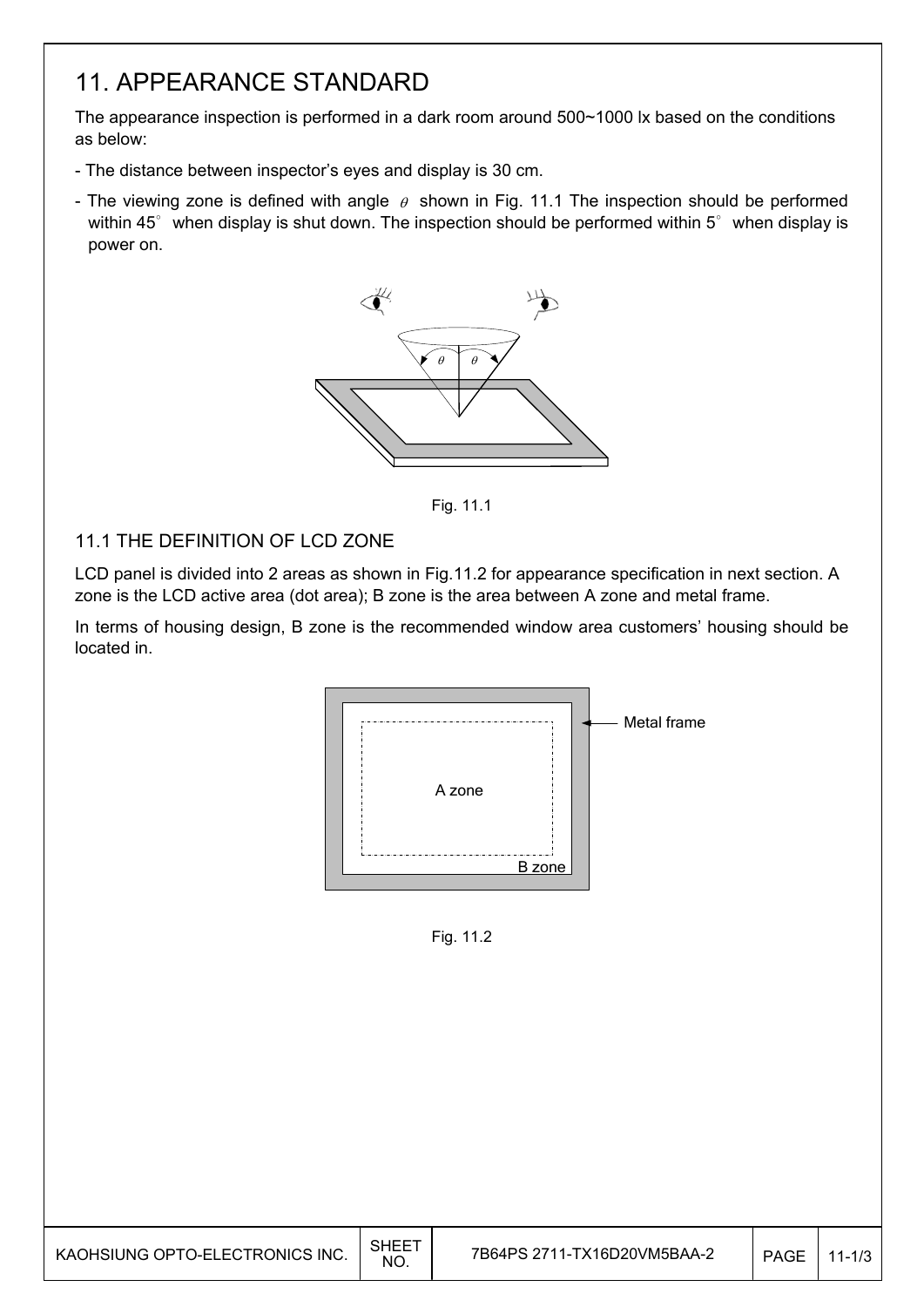#### 11.2 LCD APPEARANCE SPECIFICATION

The specification as below is defined as the amount of unexpected phenomenon or material in different zones of LCD panel. The definitions of length, width and average diameter using in the table are shown in Fig. 11.4 and Fig. 11.5.

| Item                  |                                       |             |                    | Criteria                   |                |                | Applied zone |  |
|-----------------------|---------------------------------------|-------------|--------------------|----------------------------|----------------|----------------|--------------|--|
|                       | Length (mm)                           |             | Width (mm)         | Maximum number             |                | Minimum space  |              |  |
|                       | $L \le 15$                            |             | $W \le 0.02$       | Ignored                    |                |                |              |  |
| <b>Scratches</b>      | $L \leq 15$                           |             | $0.02 < W \le 0.1$ | 5                          |                |                | A            |  |
|                       | 0.1 < W<br>L > 15                     |             |                    | 0                          |                | $\overline{a}$ |              |  |
| Dent                  |                                       |             |                    | Serious one is not allowed |                |                | A            |  |
| Wrinkles in polarizer |                                       |             |                    | Serious one is not allowed |                |                | A            |  |
|                       | Average diameter (mm)                 |             |                    |                            | Maximum number |                |              |  |
|                       |                                       | $D \le 0.3$ |                    |                            | Ignored        |                |              |  |
| Bubbles on polarizer  | $0.3 \leq D \leq 0.6$                 |             |                    |                            | A              |                |              |  |
|                       | 0.6 < D                               |             |                    |                            |                |                |              |  |
|                       |                                       |             |                    |                            |                |                |              |  |
|                       | Length (mm)                           |             |                    | Width (mm)                 |                | Maximum number |              |  |
|                       | $L \leq 2.0$                          |             |                    | $W \le 1.5$                |                | 5              | A            |  |
|                       | L > 2.0                               |             | $1.5<$ W           |                            |                | $\mathbf 0$    |              |  |
| 1) Stains             |                                       |             |                    |                            |                |                |              |  |
| 2) Foreign Materials  | Average diameter (mm)                 |             |                    | Maximum number             | Minimum Space  |                |              |  |
| 3) Dark Spot          | $D \leq 0.2$                          |             |                    | Ignored                    |                |                |              |  |
|                       | $0.2 \le D < 0.6$                     |             |                    | 4                          |                |                | A            |  |
|                       | $0.6 \leq D$                          |             |                    | $\Omega$                   |                |                |              |  |
|                       | Those wiped out easily are acceptable |             |                    |                            |                |                |              |  |
|                       |                                       |             | Area()             | Area(2)                    |                | Maximum number |              |  |
| Dot-Defect            | Bright dot-defect                     |             | 1 dot              | 2 dot                      |                | 3 dot          | A            |  |
|                       | Dark dot-defect                       |             | 2 dot              | 3 dot                      |                | 4 dot          | (Note 1)     |  |
|                       | Bright + Dark point                   |             | 3 dot              | 4 dot                      |                | 5 dot          |              |  |

Note 1: The Dot-Defect inspection within A zone (active area) would be divided into area ①, ② as Fig. 11.3 shown.

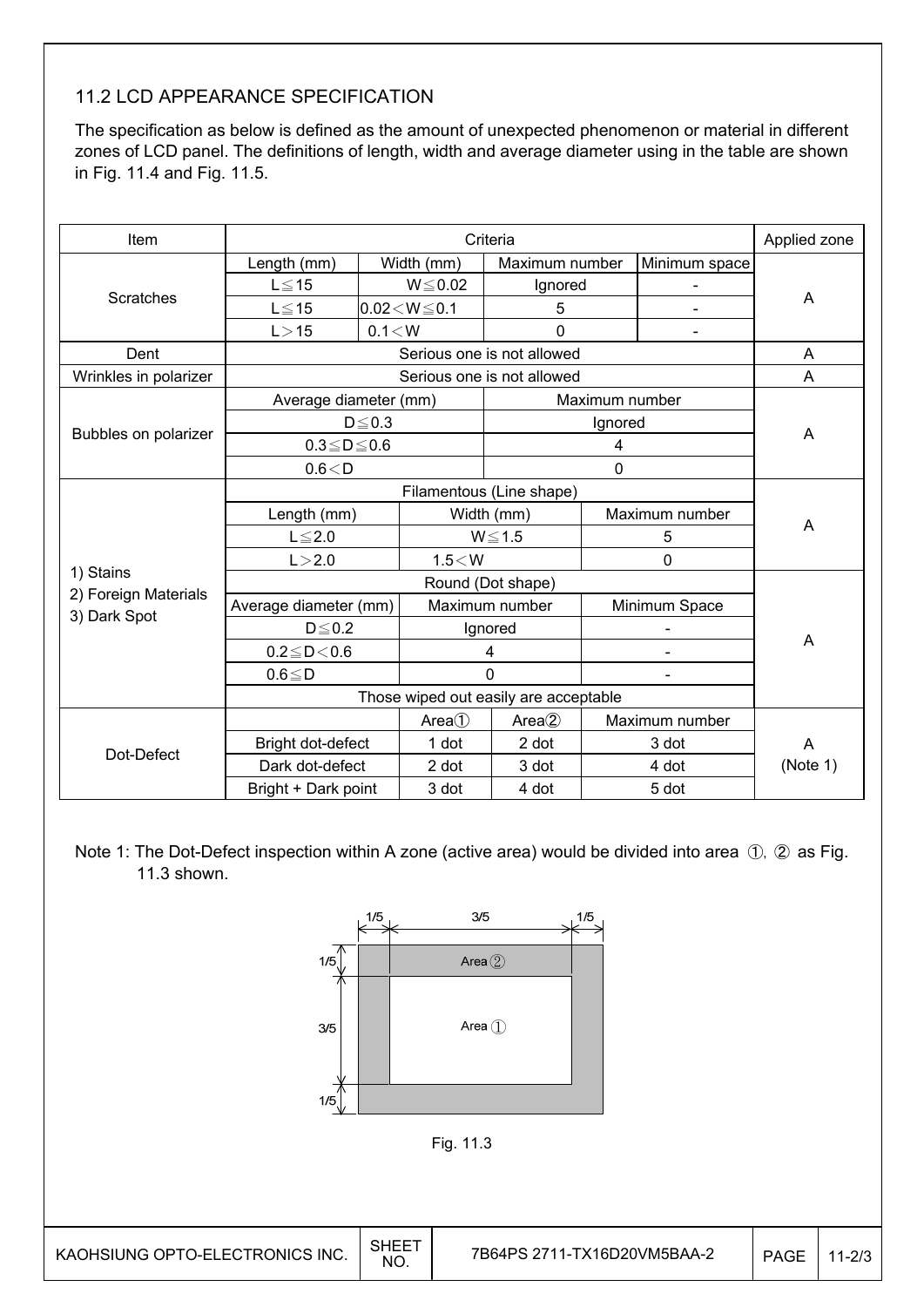| <b>LED BACKLIGHT APPEARANCE</b><br><b>Item</b> |                       | Criteria |              |                |   |  |  |
|------------------------------------------------|-----------------------|----------|--------------|----------------|---|--|--|
| Dark Spots                                     | Average diameter (mm) |          |              | Maximum number |   |  |  |
| <b>White Spots</b>                             | $D \le 0.4$           |          |              | A              |   |  |  |
| Foreign Materials (Spot)                       | $0.4<$ D              |          |              | None           |   |  |  |
|                                                | Width (mm)            |          | Length (mm)  | Maximum number | A |  |  |
| <b>Foreign Materials</b>                       |                       |          | $L \leq 2.5$ |                |   |  |  |
| (Line)                                         | $W \le 0.2$           | 2.5 < L  |              | None           |   |  |  |
|                                                | 0.2 < W               |          |              | None           |   |  |  |
|                                                | Width (mm)            |          | Length (mm)  | Maximum number |   |  |  |
|                                                | $W \le 0.1$           |          |              | Ignored        |   |  |  |
| Scratches                                      |                       |          | $L \le 11.0$ |                | A |  |  |
|                                                | $0.1 < W \le 0.2$     | 11.0 < L |              | None           |   |  |  |
|                                                | 0.2 < W               |          |              | None           |   |  |  |









Fig 11.5

| <b>SHEET</b><br>7B64PS 2711-TX16D20VM5BAA-2<br>KAOHSIUNG OPTO-ELECTRONICS INC.<br><b>PAGE</b><br>NO. |  |  |  | $11 - 3/3$ |
|------------------------------------------------------------------------------------------------------|--|--|--|------------|
|------------------------------------------------------------------------------------------------------|--|--|--|------------|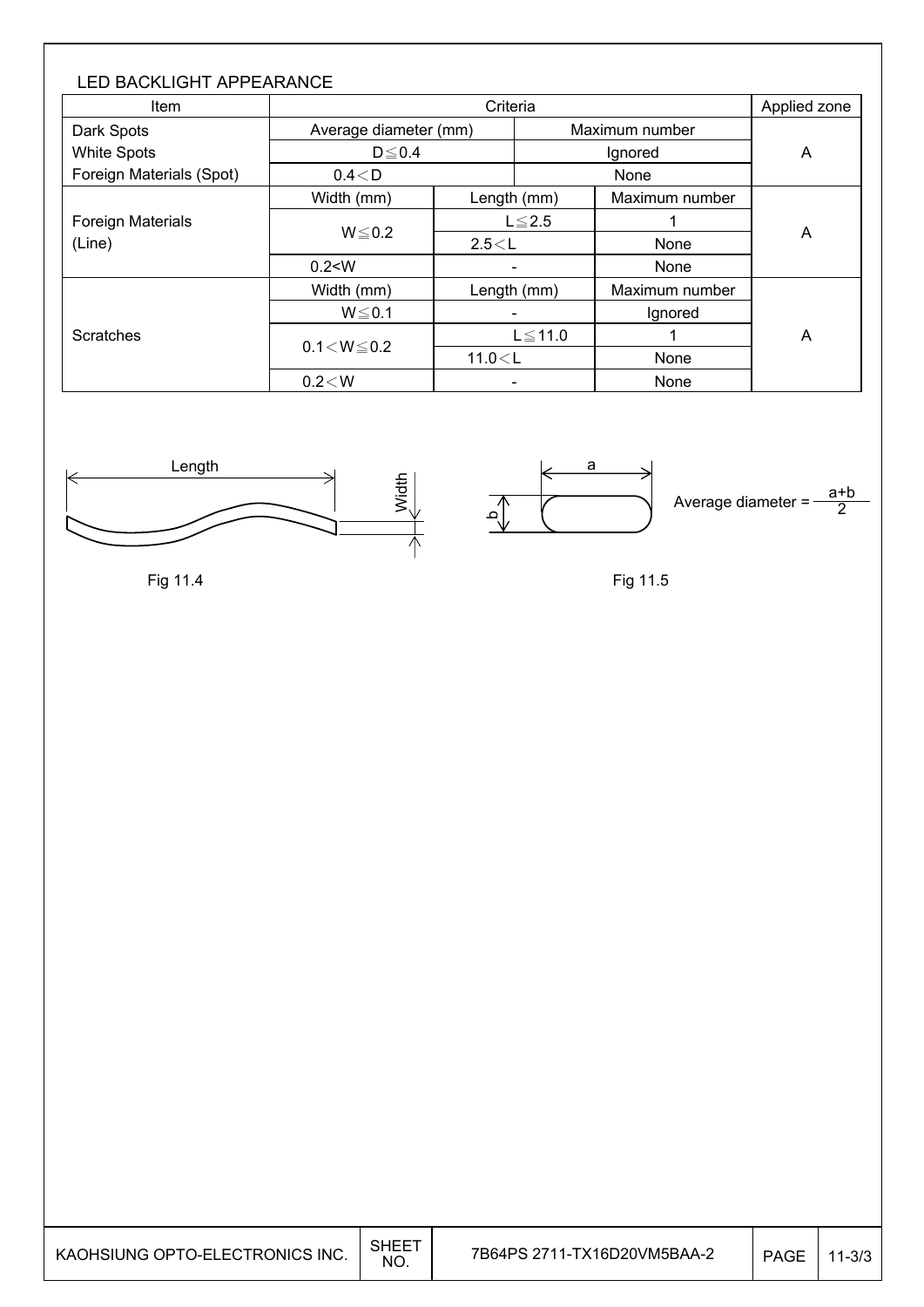### 12. PRECAUTIONS

#### 12.1 PRECAUTIONS of ESD

- 1) Before handling the display, please ensure your body has been connected to ground to avoid any damages by ESD. Also, do not touch display's interface directly when assembling.
- 2) Please remove the protection film very slowly before turning on the display to avoid generating ESD.

#### 12.2 PRECAUTIONS of HANDLING

- 1) In order to keep the appearance of display in good condition; please do not rub any surfaces of the displays by sharp tools harder than 3H, especially touch panel, metal frame and polarizer.
- 2) Please do not pile the displays in order to avoid any scars leaving on the display. In order to avoid any injuries, please pay more attention for the edges of glasses and metal frame, and wear finger cots to protect yourself and the display before working on it.
- 3) Touching the display area or the terminal pins with bare hand is prohibited. This is because it will stain the display area and cause poor insulation between terminal pins, and might affect display's electrical characteristics furthermore.
- 4) Do not use any harmful chemicals such as acetone, toluene, and isopropyl alcohol to clean display's surfaces.
- 5) Please use soft cloth or absorbent cotton with ethanol to clean the display by gently wiping. Moreover, when wiping the display, please wipe it by horizontal or vertical direction instead of circling to prevent leaving scars on the display's surface, especially polarizer.
- 6) Please wipe any unknown liquids immediately such as saliva, water or dew on the display to avoid color fading or any permanently damages.
- 7) Maximum pressure to the surface of the display must be less than  $1.96 \times 10^4$  Pa. If the area of adding pressure is less than 1  $\text{cm}^2$ . the maximum pressure must be less than 1.96N.

#### 12.3 PRECAUTIONS OF OPERATING

- 1) Please input signals and voltages to the displays according to the values defined in the section of electrical characteristics to obtain the best performance. Any voltages over than absolute maximum rating will cause permanent damages to this display. Also, any timing of the signals out of this specification would cause unexpected performance.
- 2) When the display is operating at significant low temperature, the response time will be slower than it at 25  $\mathrm{C}^{\circ}$ . In high temperature, the color will be slightly dark and blue compared to original pattern. However, these are temperature-related phenomenon of LCD and it will not cause permanent damages to the display when used within the operating temperature.
- 3) The use of screen saver or sleep mode is recommended when static images are likely for long periods of time. This is to avoid the possibility of image sticking.
- 4) Spike noise can cause malfunction of the circuit. The recommended limitation of spike noise is no bigger than  $\pm$  100 mV.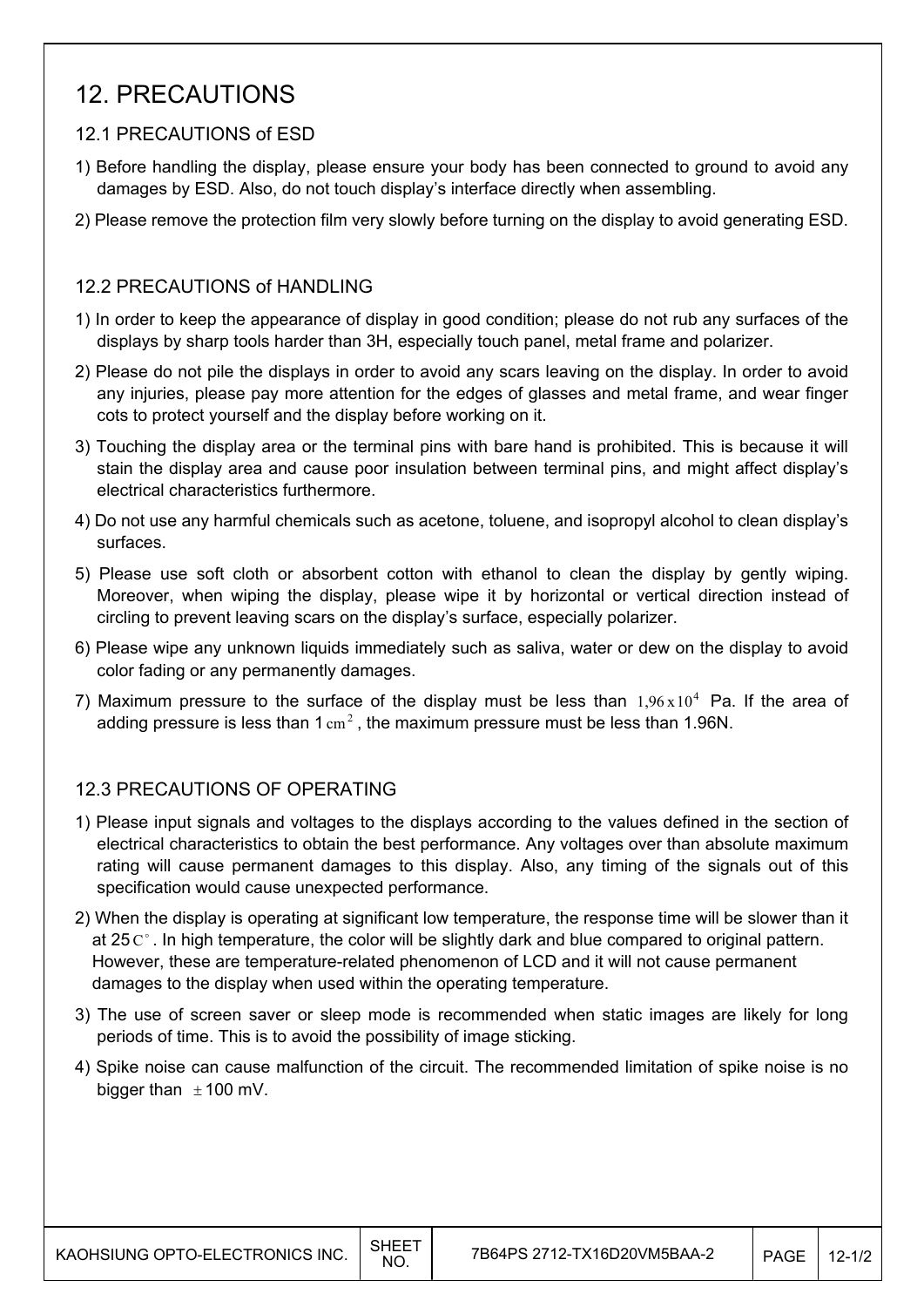#### 12.4 PRECAUTIONS of STORAGE

If the displays are going to be stored for years, please be aware the following notices.

- 1) Please store the displays in a dark room to avoid any damages from sunlight and other sources of UV light.
- 2) The recommended long-term storage temperature is between 10  $C^{\circ}$  ~35  $C^{\circ}$  and 55%~75% humidity to avoid causing bubbles between polarizer and LCD glasses, and polarizer peeling from LCD glasses.
- 3) It would be better to keep the displays in the container, which is shipped from KOE, and do not unpack it.
- 4) Please do not stick any labels on the display surface for a long time, especially on the polarizer.

| KAOHSIUNG OPTO-ELECTRONICS INC. | <b>SHEET</b><br>NO. | 7B64PS 2712-TX16D20VM5BAA-2 | <b>PAGE</b> | $12 - 2/2$ |
|---------------------------------|---------------------|-----------------------------|-------------|------------|